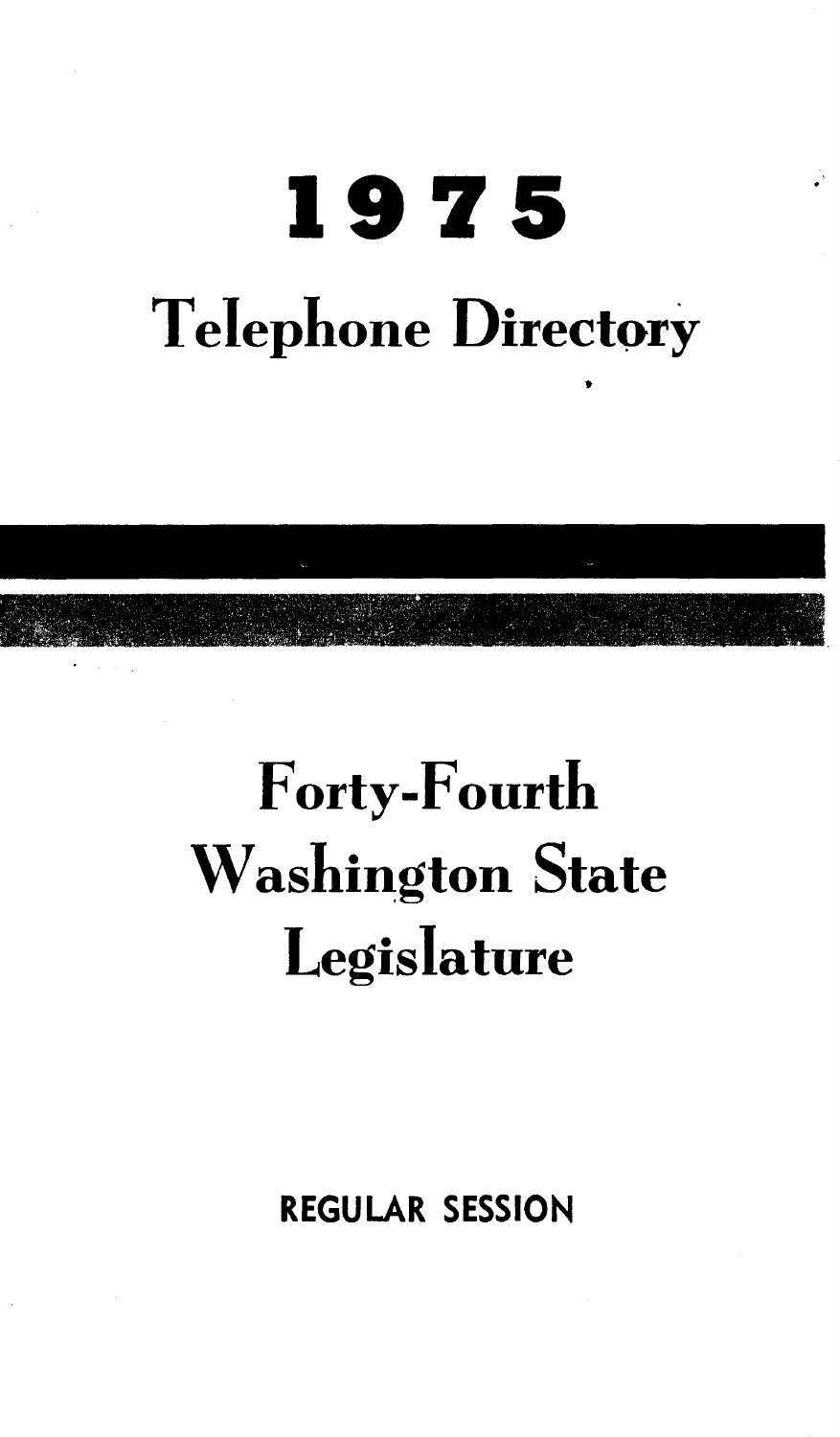*The 36 Telephone Companies that serve in the State of Washington extend their best wishes to the Legislative Body of the Forty-Fourth Session* 

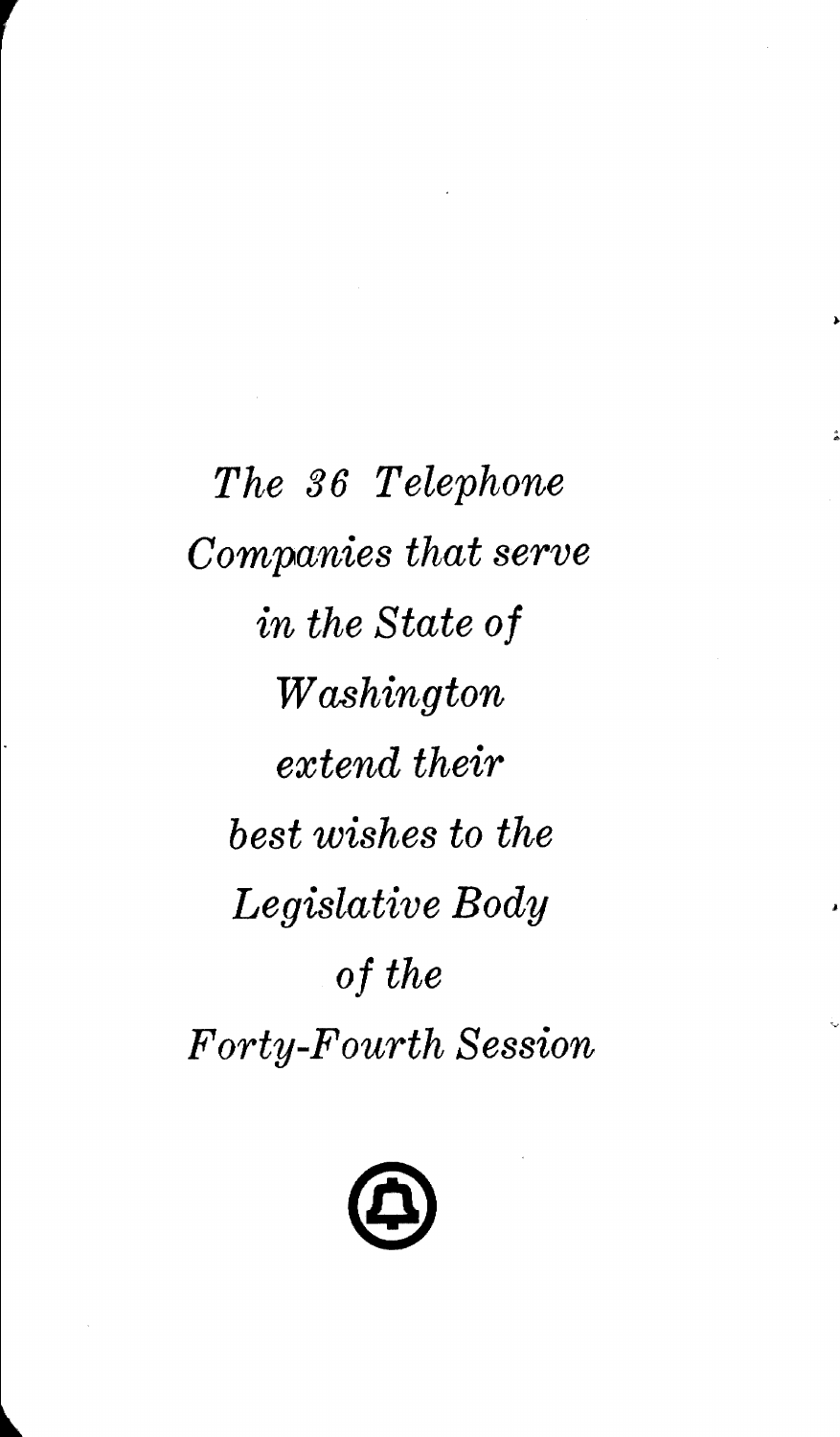## Telephone Directory

*ot the* 

# Forty-Fourth Washington State **Legislature**

### REGULAR SESSION

## 1975

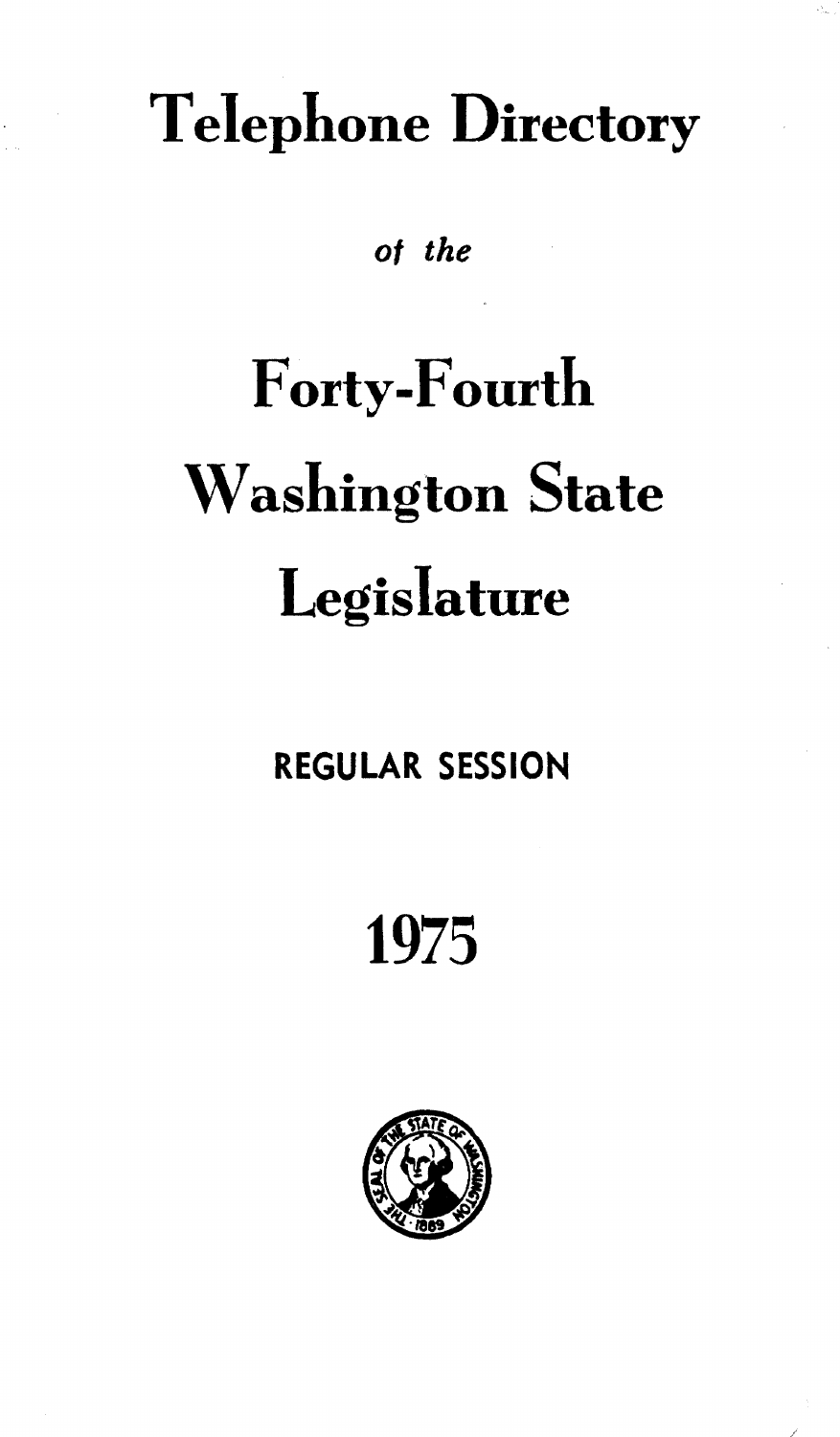### **Telephone Service**

The public telephone desk located in the mezzanine of the Legislative Building is intended for your convenience. You are invited to place your calls at this location or to have others call you there.

If you plan to be in the Legislative Building you may leave the telephone  $number - 753-9660 - with any one who$ might wish to call you. Mrs. Hanna, the Chief Legislative Attendant, will gladly send a page to call you to the telephone.



### **PACIFIC NORTHWEST BELL**

234 E. 8th Avenue, Olympia, Wash. . . .<br><sup>-2-</sup> 357-3391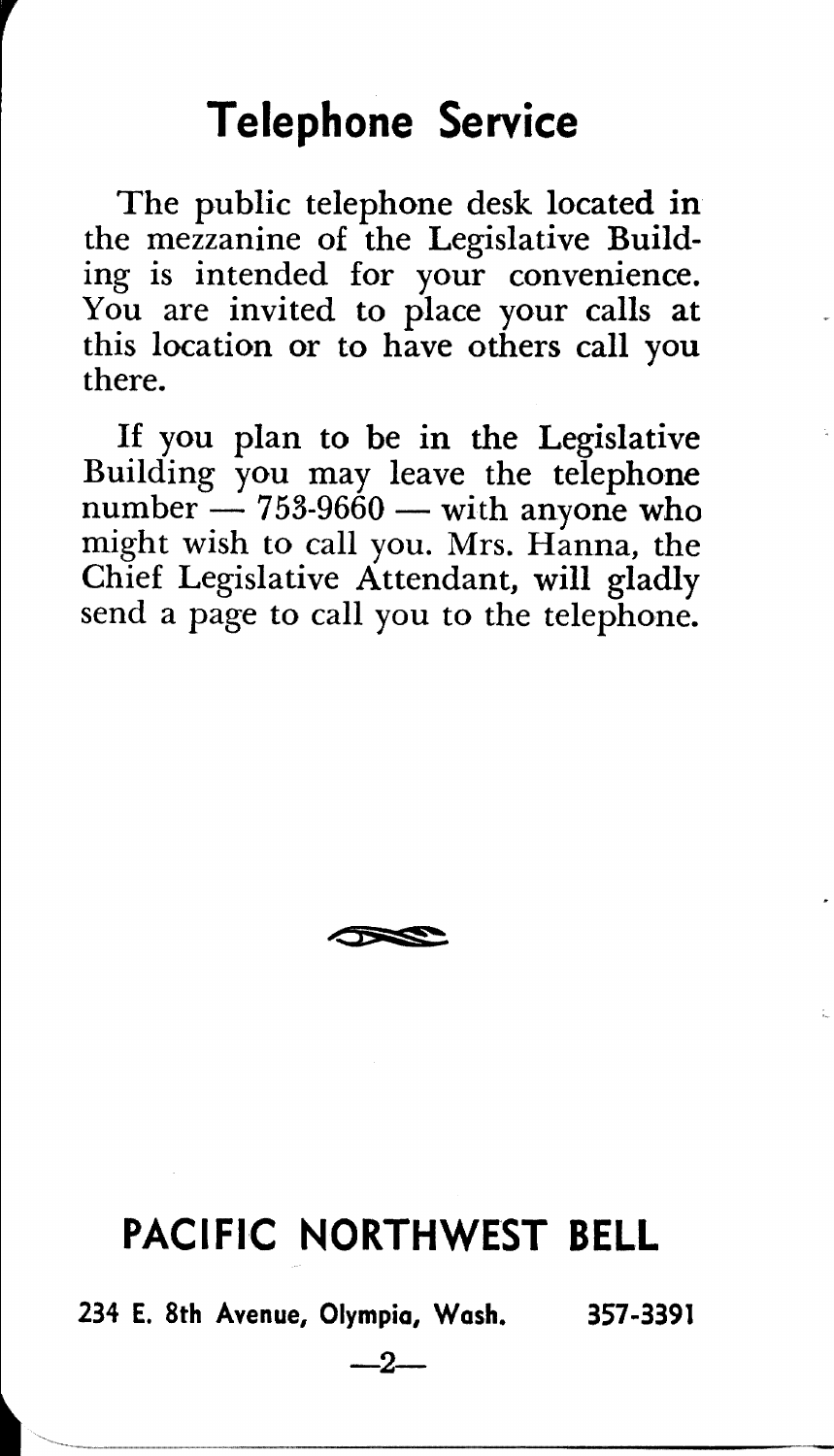### **Table of Contents**

| Telephone Service |  |  |
|-------------------|--|--|
|                   |  |  |

### **Senate:**

| Alphabetical Listing of Members  5 |  |
|------------------------------------|--|
| Offices & Committee Rooms  8       |  |
| Frequently called numbers 10       |  |
| Committee Assignments 11           |  |
|                                    |  |

### **House:**

| Offices & Committee Rooms 16       |  |
|------------------------------------|--|
|                                    |  |
| Alphabetical Listing of Members 18 |  |
|                                    |  |
| Committee Assignments 25           |  |
|                                    |  |
|                                    |  |
|                                    |  |
| U.S. Mail Information 35           |  |
| Transportation Information 36      |  |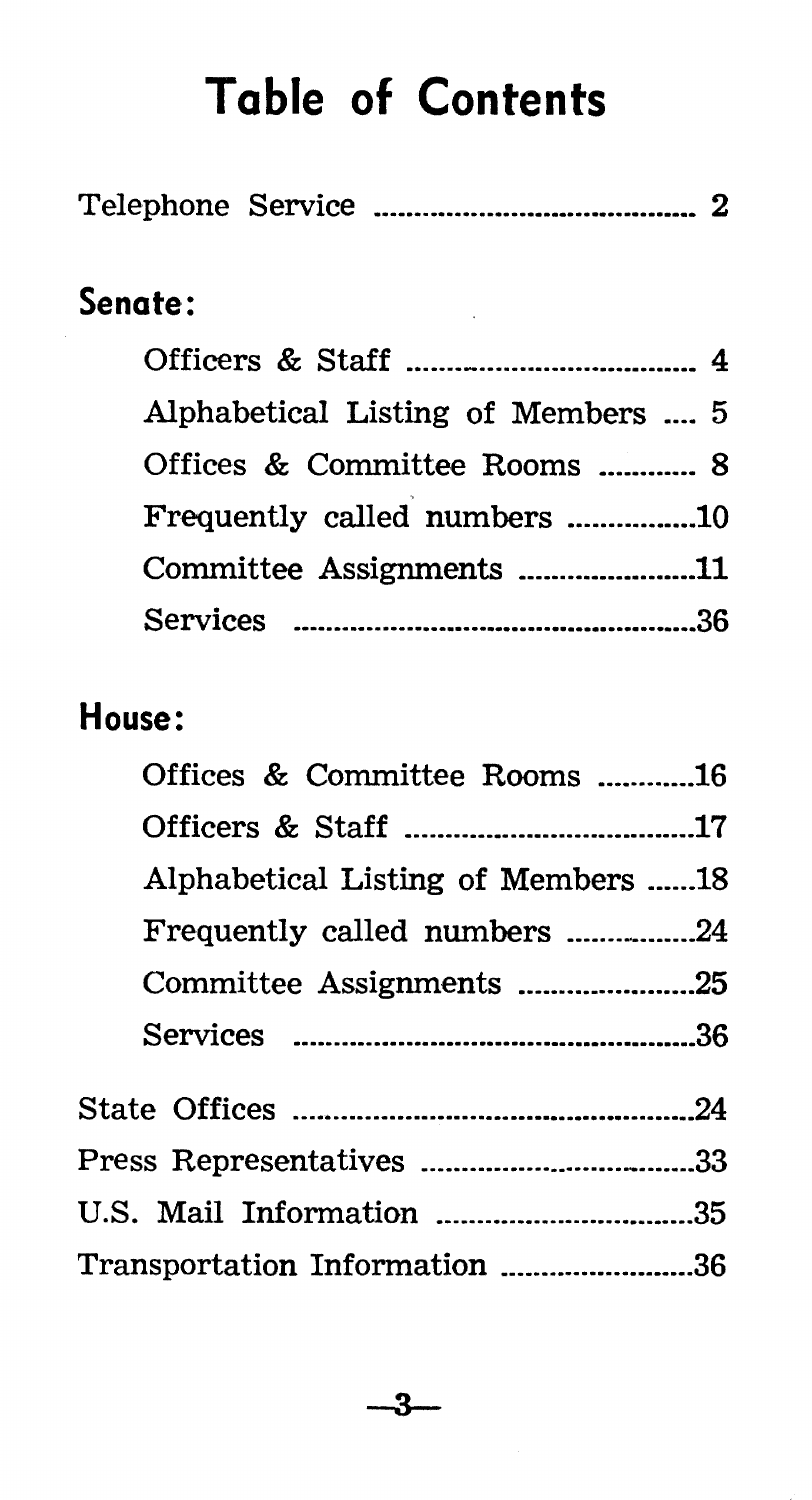### **Senate Officers**

Cherberg, John A. ................Lieutenant Governor-Senate Chamber ................753-7700 .L Henry, AI ....... -....................... P~esident. Pro Tern-Senate Chamber .................... 753-7632 f Keefe, James E ..................... V1ce President Pro Tern-Senate Chamber ·······-···753-7604 Snyder, Sid .............................. Secretary of Senate-Senate Chamber .................. 753-7550 Gleason, Bill ............................ Assistant Secretary of Senate .................................... 753-7553 Kenderesi, Florence ..............Sec'y to Sec. of Senate—Senate Chamber .............753-7551 Johnson, Charlie .................... Sergeant at Arms-Senate Chamber ........................ 753-7560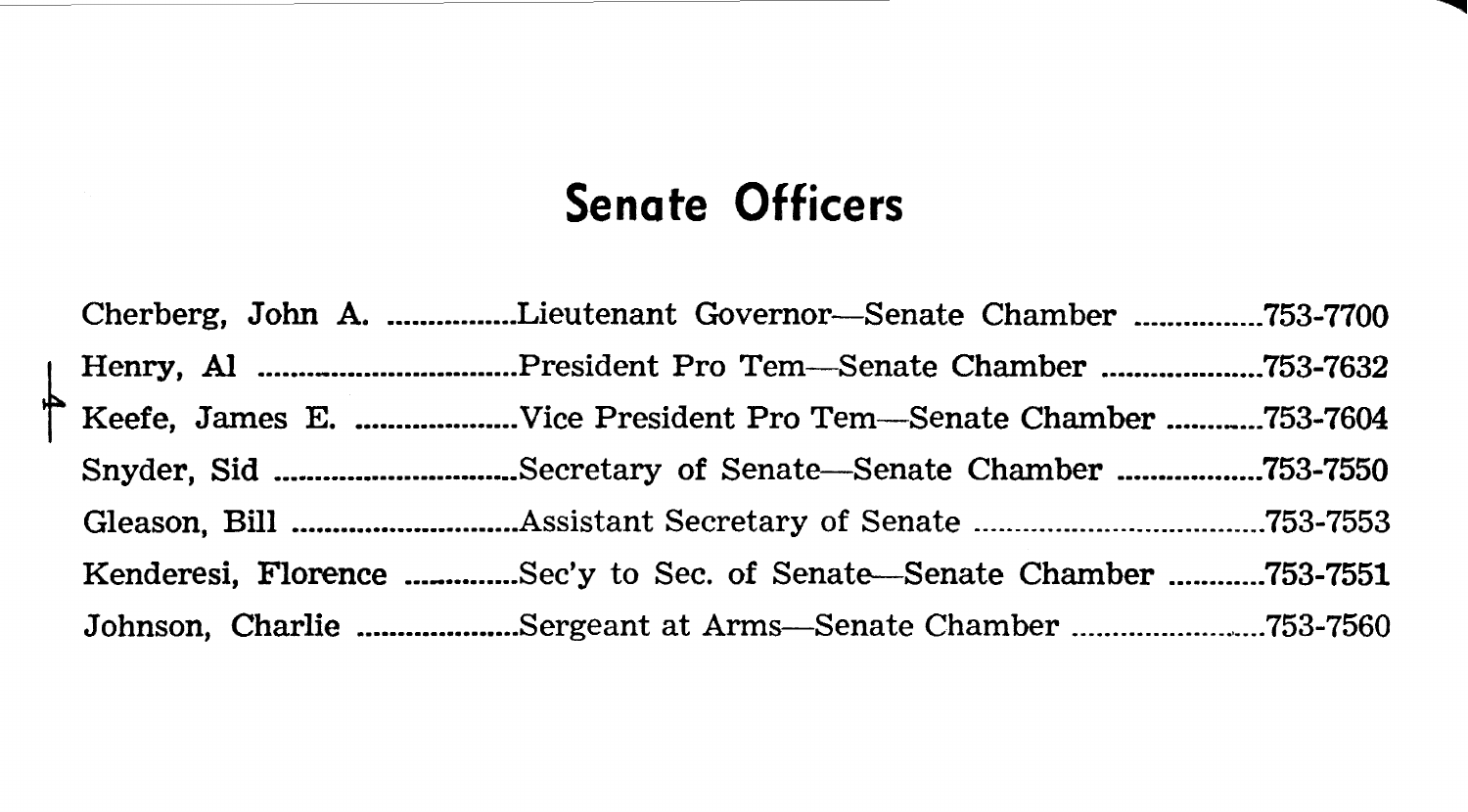### Members of the Senate

| <b>Name</b> | Party |                                                        | Ext.  |
|-------------|-------|--------------------------------------------------------|-------|
|             |       |                                                        | .7636 |
|             |       |                                                        | .7650 |
|             |       |                                                        | .7614 |
|             |       |                                                        | 7672  |
|             |       |                                                        |       |
|             |       |                                                        | .7666 |
|             |       |                                                        |       |
|             |       |                                                        |       |
|             |       |                                                        | .7606 |
|             |       | DONOHUE, Hubert F. DAdams, Asotin, Columbia, Garfield, |       |
|             |       |                                                        | .7620 |
|             |       |                                                        | .7688 |
|             |       |                                                        | .7662 |
|             |       |                                                        | 7682  |
|             |       |                                                        | 7640  |
|             |       |                                                        |       |
|             |       |                                                        |       |

-FROM OUTSIDE -- DIAL 753 PLUS EXTENSION NUMBER LISTED ABOVE-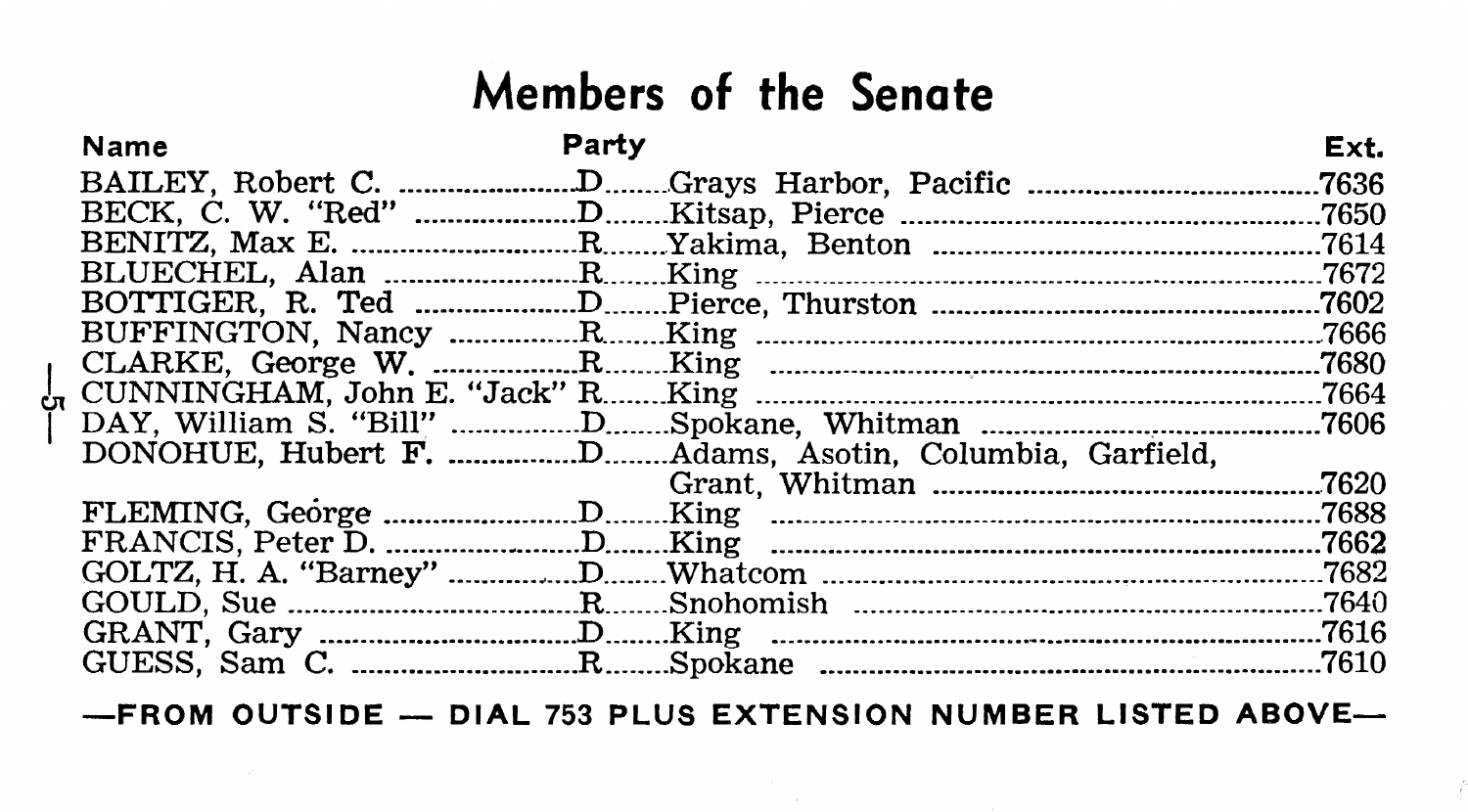### Members of the Senate (continued)

#### Name

Party

|  | .7632 |
|--|-------|
|  | .7660 |
|  | .7630 |
|  | .7694 |
|  | .7604 |
|  | 7648  |
|  | .7642 |
|  |       |
|  |       |
|  | .7696 |
|  | 7626  |
|  | .7628 |
|  | .7684 |
|  | .7670 |
|  | .7654 |
|  | .7686 |

Ext.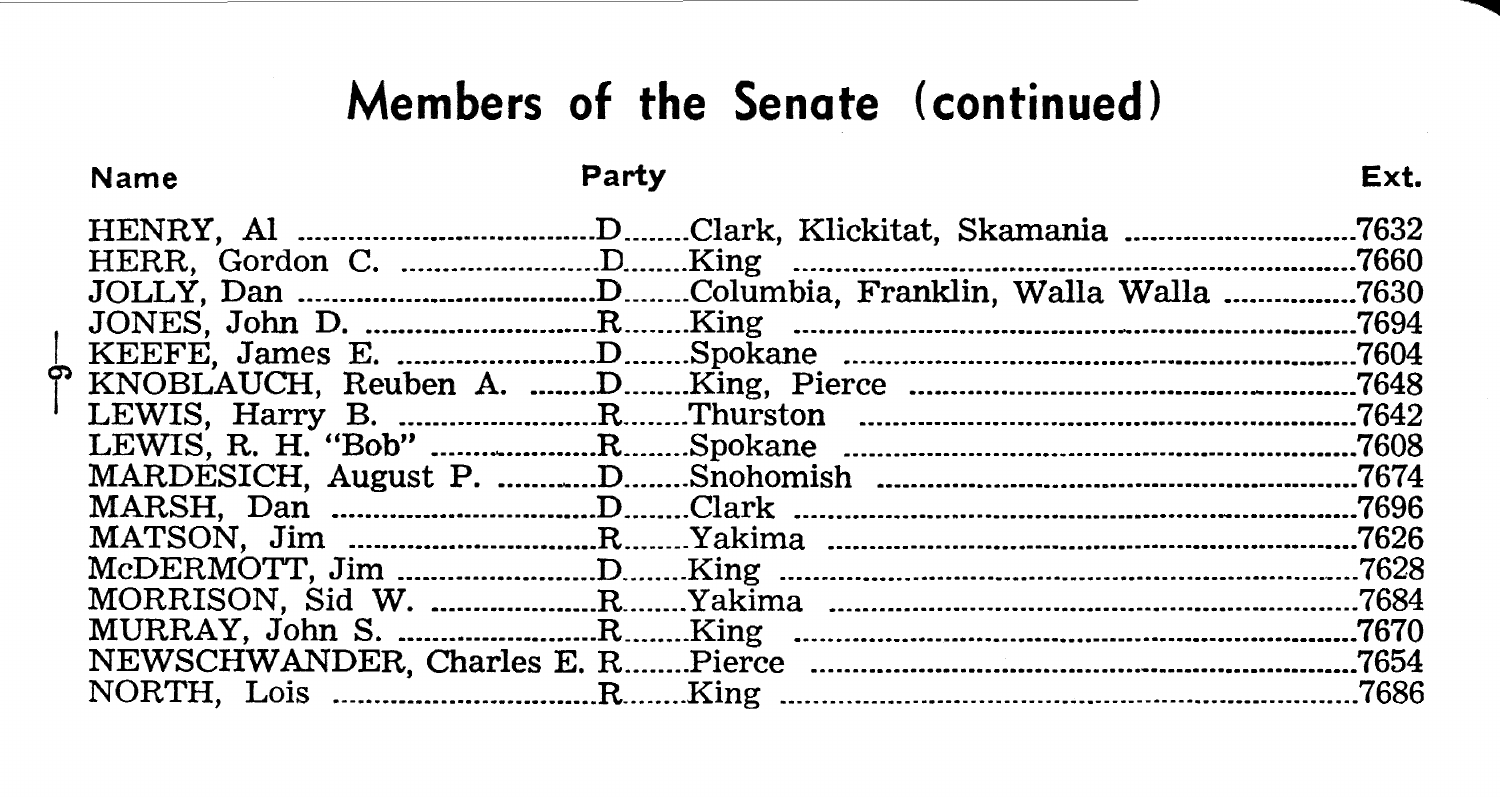|  | ODEGAARD, Gary M. DCowlitz, Lewis, Pacific, Thurston,      |       |
|--|------------------------------------------------------------|-------|
|  |                                                            | .7638 |
|  | PETERSON, Lowell DSan Juan, Skagit, Whatcom                | .7678 |
|  |                                                            | .7692 |
|  |                                                            | .7656 |
|  |                                                            | .7668 |
|  | SANDISON, Gordon DClallam, Jefferson, Mason, Thurston 7646 |       |
|  |                                                            |       |
|  | SELLAR, George L. RChelan, Douglas, Grant, Okanogan        | .7622 |
|  |                                                            | 7652  |
|  |                                                            |       |
|  |                                                            |       |
|  |                                                            |       |
|  |                                                            |       |
|  |                                                            |       |
|  |                                                            |       |
|  |                                                            |       |
|  |                                                            | .7612 |
|  |                                                            |       |

**-FROM OUTSIDE- DIAL** 753 **PLUS EXTENSION NUMBER LISTED ABOVE-**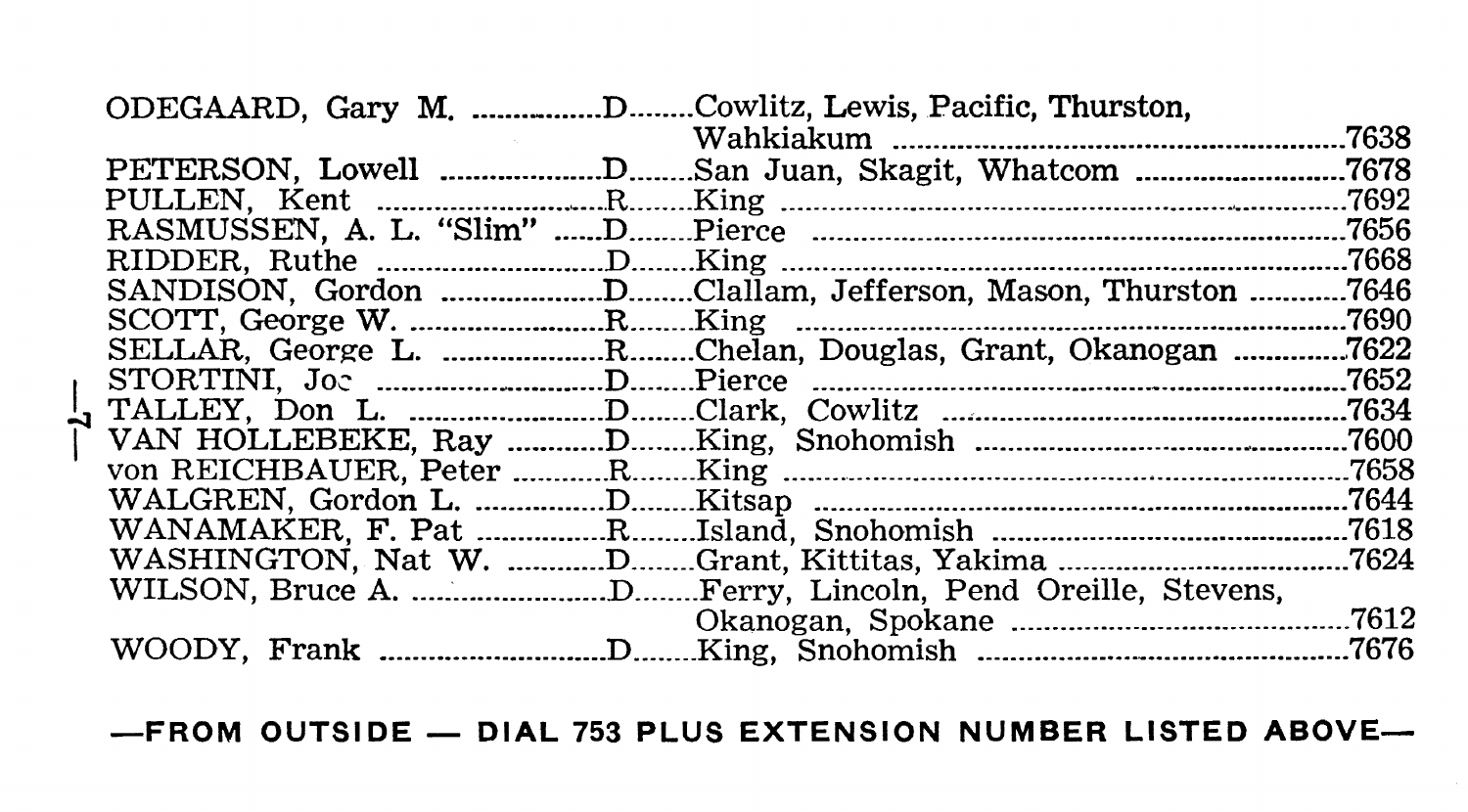### **Senate Committee Rooms**

*r* 

The official telephone number of the Senate is 753-5000.

By calling the extension numbers listed for the members, or committee extension numbers, your call will be completed more quickly.

| 4th Floor Public Lands Bldg.-Rm. 432                                  |      |
|-----------------------------------------------------------------------|------|
| 4th Floor Public Lands Bldg,—Rm. 433                                  |      |
| Constitution & Elections 1830<br>4th Floor Public Lands Bldg.—Rm. 432 |      |
| 4th Floor Public Lands Bldg.—Rm. 432                                  | 5391 |
|                                                                       |      |
| Financial Institutions 1828<br>4th Floor Public Lands Bldg.—SHR 2     |      |
| Legislative Bldg.—Rm. 405                                             |      |
| 4th Floor Public Lands Bldg,—Rm. 433                                  |      |
| Legislative Bldg.-Rm. 405                                             |      |
|                                                                       |      |

**From** outside - **Dial 753 Plus Ext. Listed** 

 $-8-$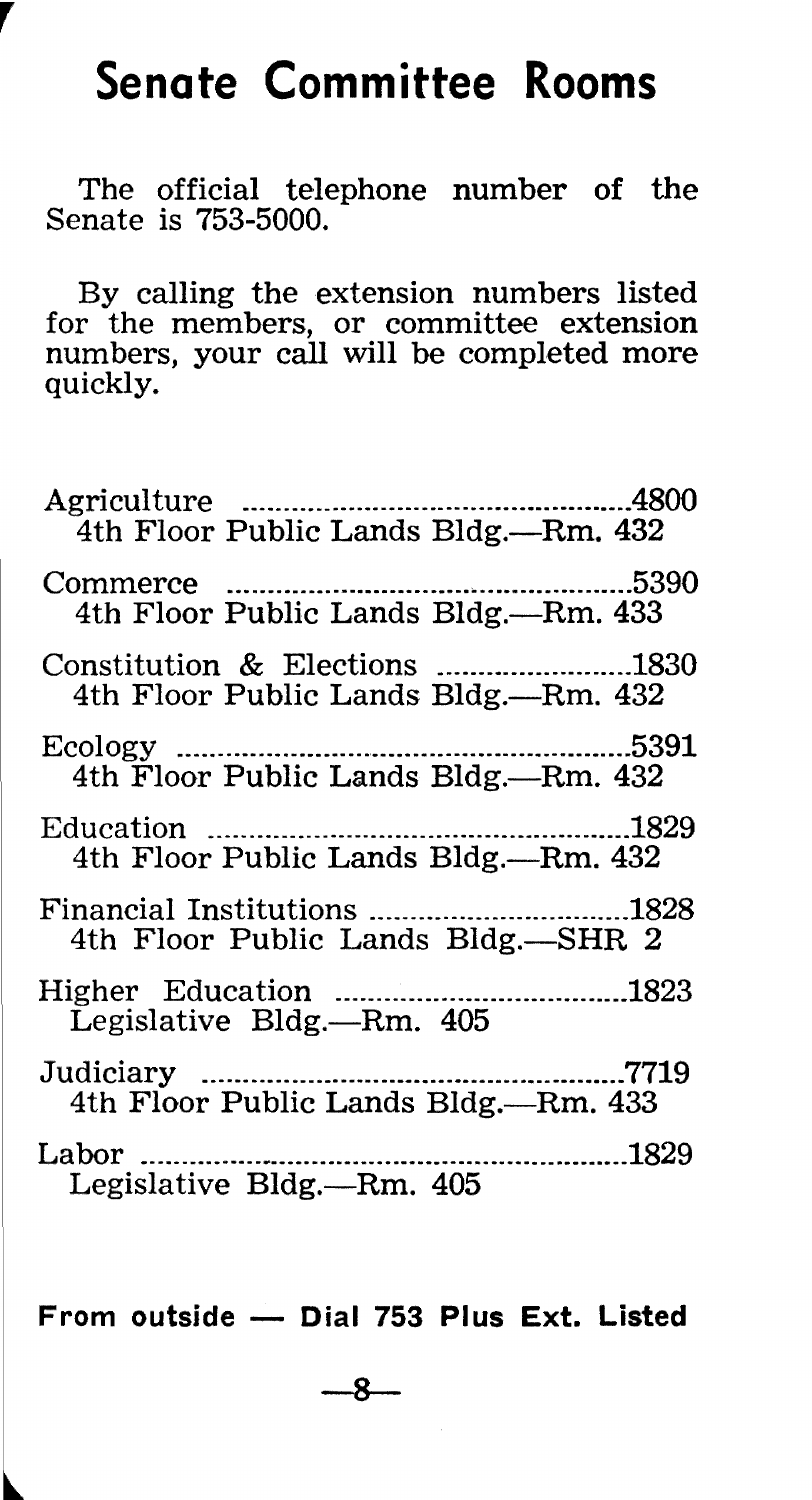### **Senate Committee Rooms**

| 1832<br>Local Government<br>4th Floor Public Lands Bldg.-SHR 2            |
|---------------------------------------------------------------------------|
| 4th Floor Public Lands Bldg.-SHR 2                                        |
| Parks & Recreation 1825<br>Legislative Bldg.—Rm. 405                      |
| Social and Health Services 7708<br>Public Lands Bldg.—SHR 2               |
|                                                                           |
| Transportation and Utilities 1215<br>4th Floor Public Lands Bldg.—Rm. 433 |
| 4th Floor Legislative Bldg.—Rm. 10                                        |
| Appropriations 7715                                                       |
| Revenue & Taxation 7715                                                   |

From outside - Dial 753 Plus Ext. Listed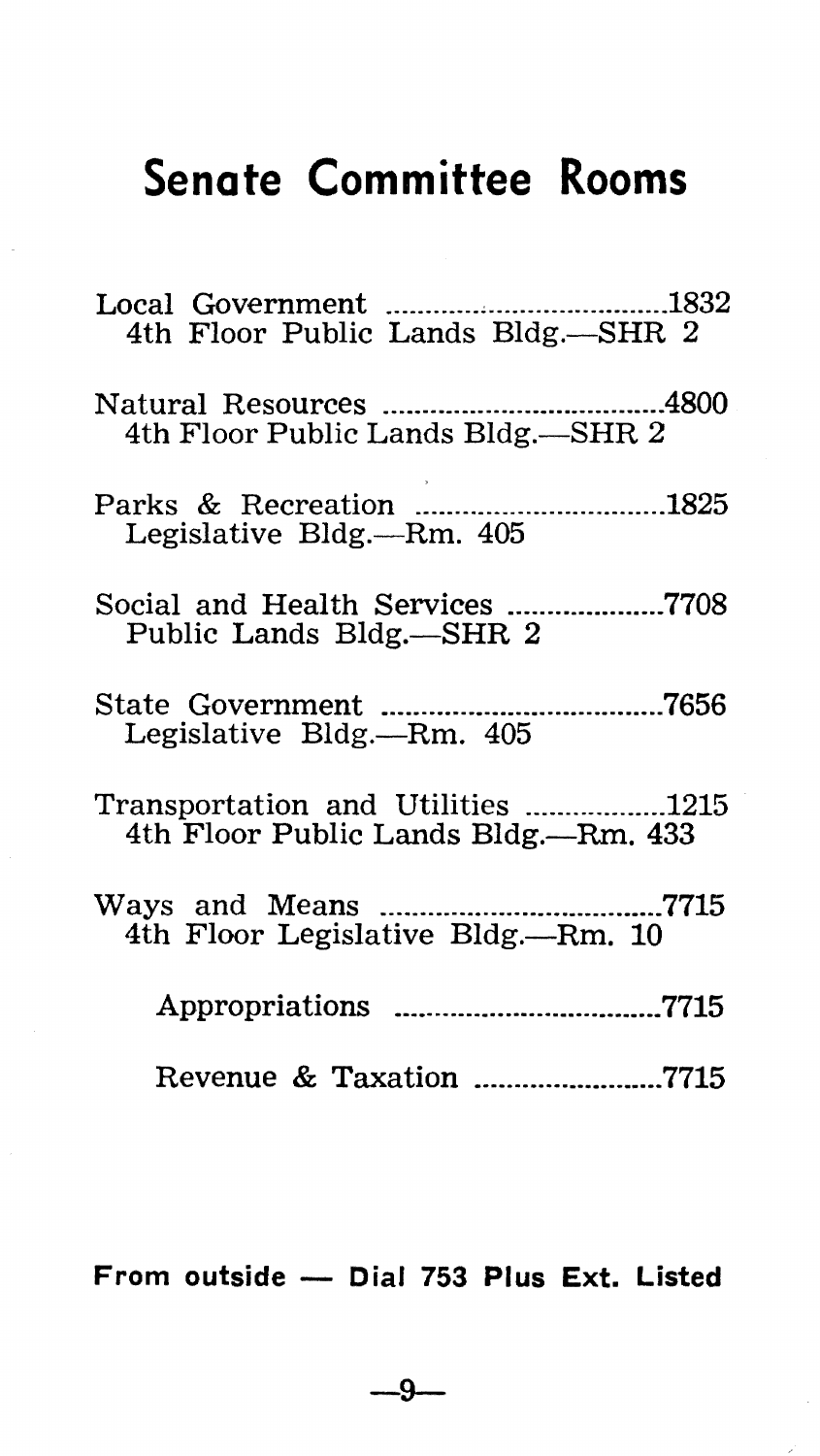### **Senate Frequently Called Numbers**

| Cafeteria - Senate 7575                |      |
|----------------------------------------|------|
| Distribution Center (Post Office) 7792 |      |
|                                        |      |
|                                        |      |
|                                        |      |
| House of Representatives 7750          |      |
|                                        |      |
|                                        |      |
|                                        |      |
|                                        | 7583 |
|                                        | 7584 |
|                                        |      |
|                                        |      |
|                                        |      |
|                                        |      |
|                                        |      |
| Secretary of the Senate 7550           |      |
|                                        |      |
|                                        |      |
|                                        |      |
|                                        |      |
|                                        | 7593 |
|                                        | 7594 |
|                                        |      |
|                                        |      |

**From Outside - Dial 753 Plus Ext. Listed**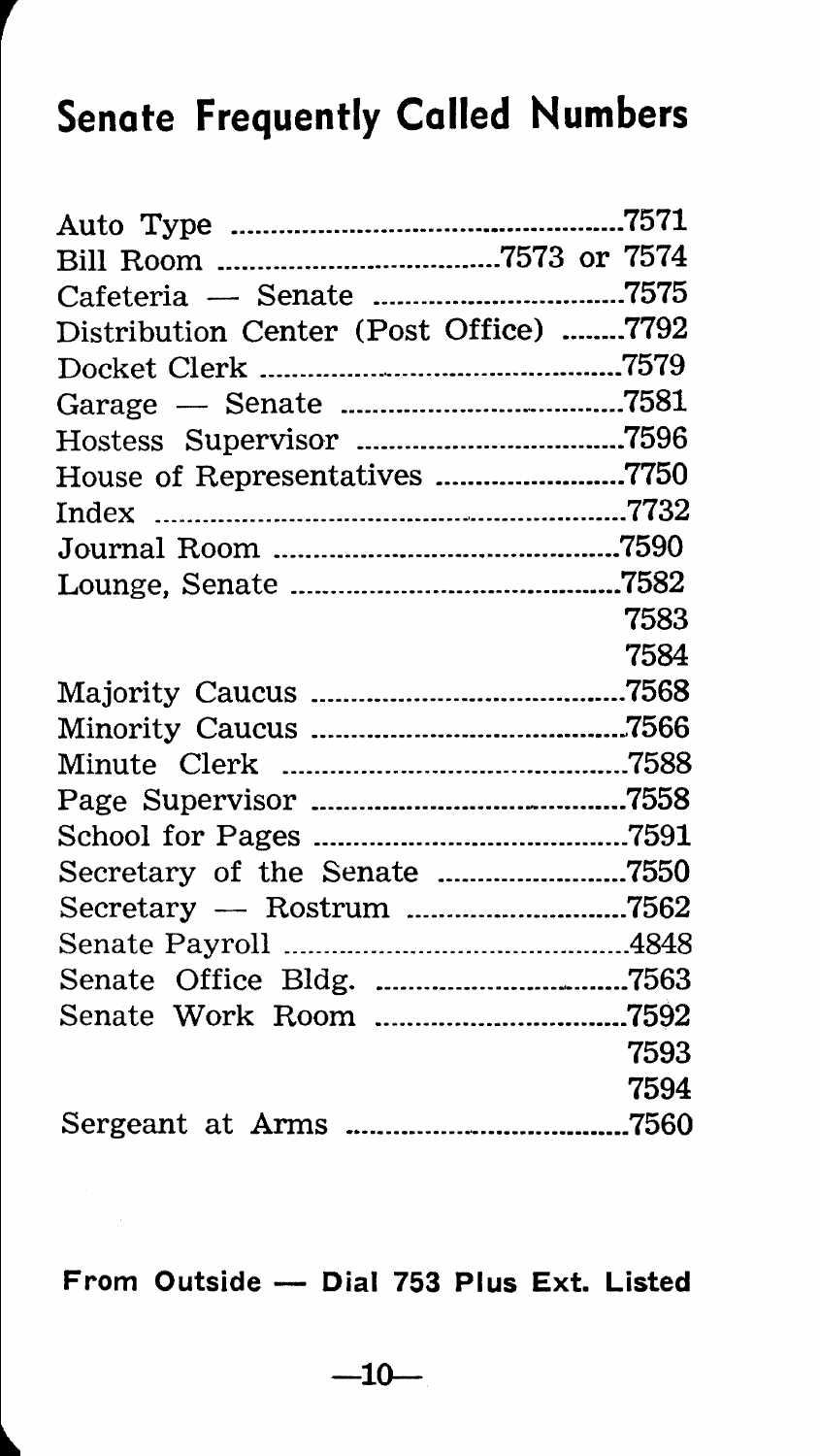### AGRICULTURE

Democrats (3) Jolly, Chm., 7630 Day Wilson

Republicans (2) Benitz Sellar

#### COMMERCE

Democrats (3) Van Hollebeke, Chm. 7600 Peterson Ridder

Republicans (2) Cunningham Morrison

#### CONSTITUTIONS AND ELECTIONS

Democrats (4) Beck, Chm., 7650 Grant Stortini Washington

Republicans (2) Lewis, (Bob) Pullen

#### ECOLOGY

Democrats (4) Washington, Chm. 7624 Donohue **Goltz** Sandison

Republicans (3) **Guess** Murray North

#### EDUCATION

Democrats (4) Stortini, Chm., 7652 Francis **McDermott** von Reichbauer Republicans (3) Gould Murray Newschwander

$$
-11-
$$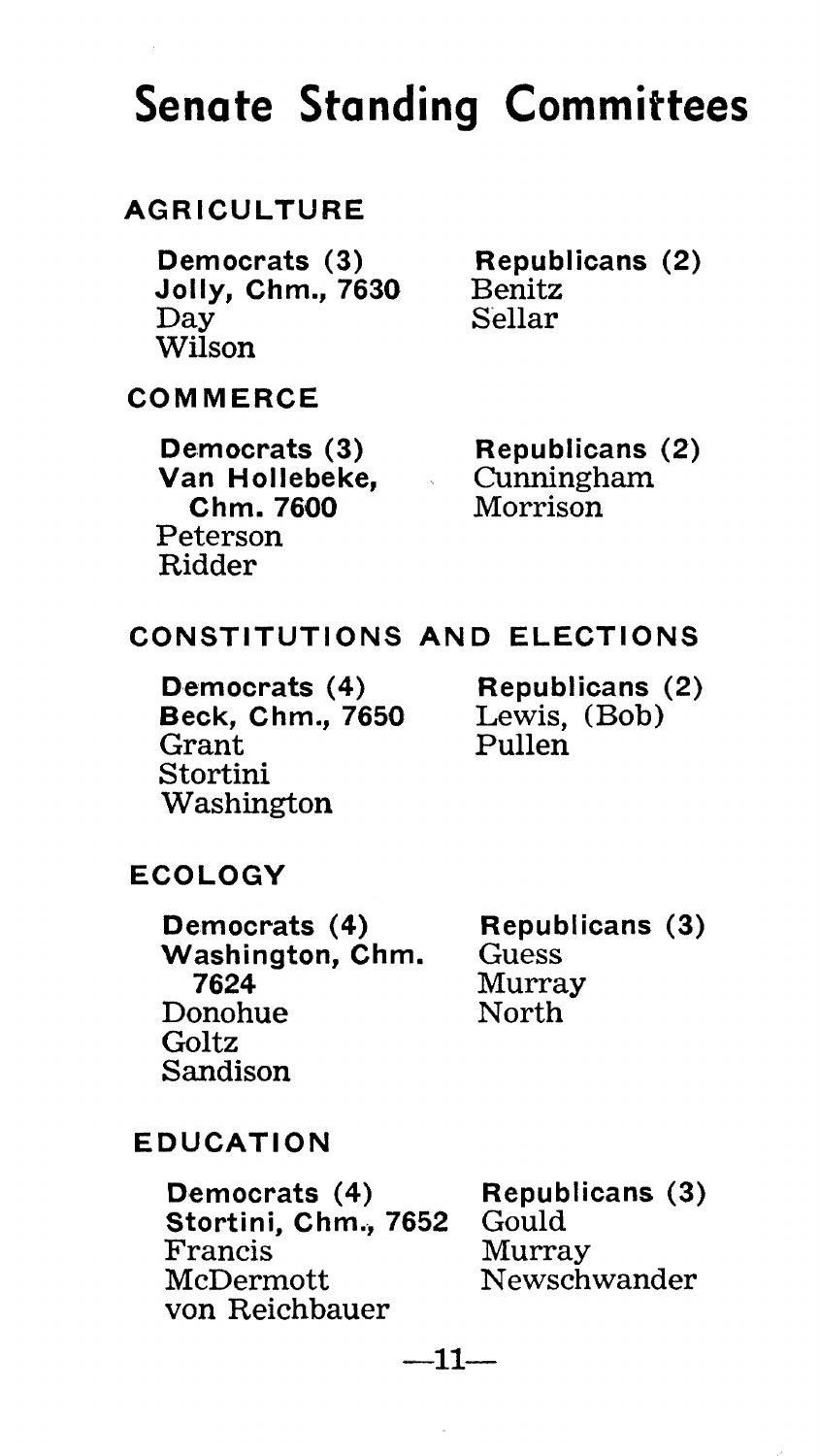#### FINANCIAL INSTITUTIONS

Democrats (4) Woody, Chm., 7676 Herr Mardesich Walgren Republicans (3) Bluechel Clarke Jones

### HIGHER EDUCATION

Democrats (4) Sandison, Chm., 7646 Donohue Goltz Odegaard

Republicans (3) Benitz **Guess** Scott

#### **JUDICIARY**

*r* 

Democrats (7) Francis, Chm., 7662 Bottiger Fleming Keefe Marsh Van Hollebeke Woody

Republicans (4) Buffington Clarke Jones Scott

#### LABOR

Democrats (4) Ridder, Chwm. 7668 Bailey Grant von Reichbauer

Republicans (3) Matson Morrison Sellar

$$
-12-
$$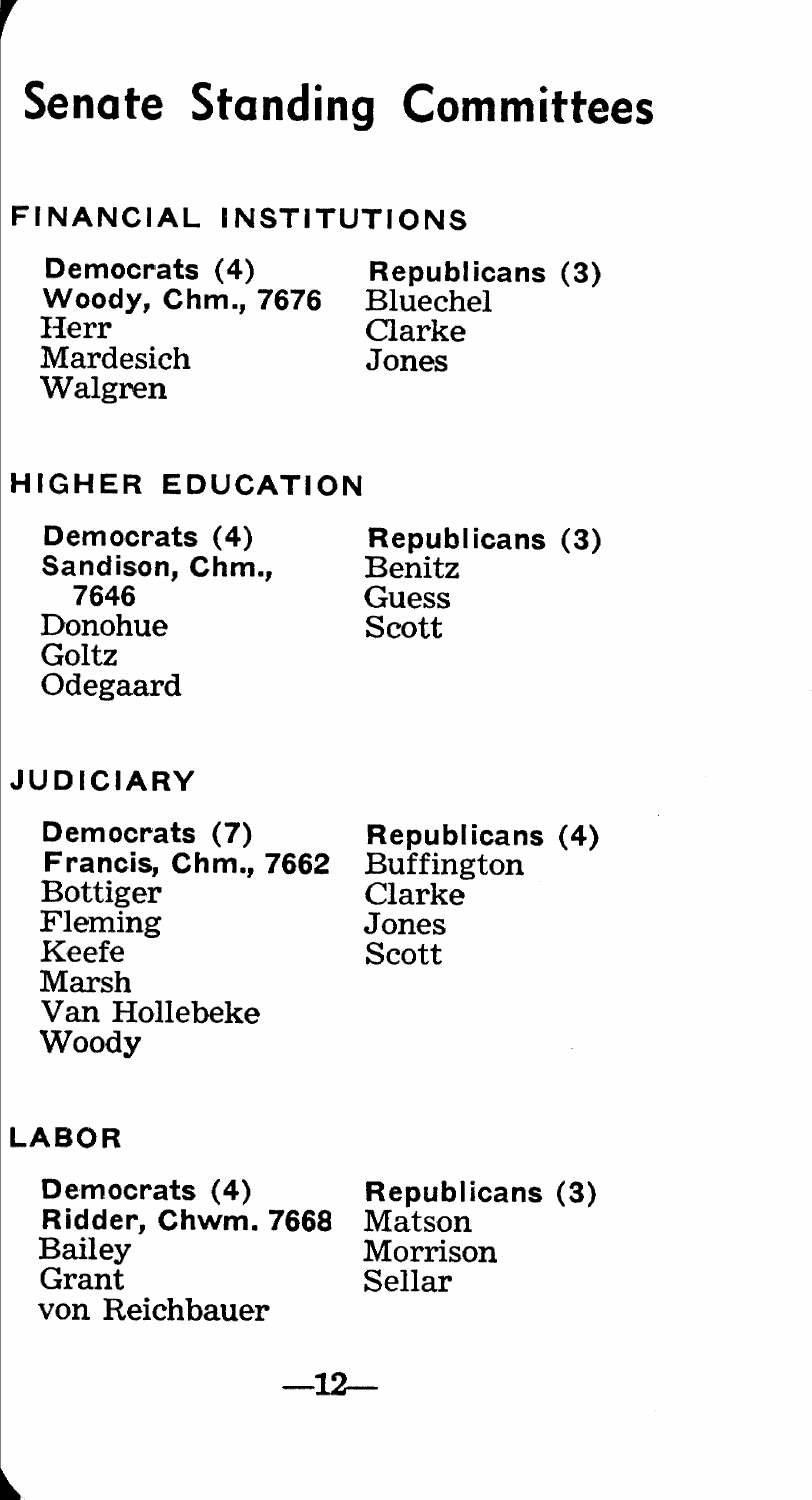#### LOCAL GOVERNMENT

Democrats (6) Fleming, Chm., 7688 Jolly McDermott Talley Walgren Wilson

Republicans (3) Lewis (Bob) North Sellar

#### NATURAL RESOURCES

Democrats (6) Peterson, L., Chm., 7678 Beck Grant Rasmussen Sandison **Talley** 

Republicans (3) Bluechel Lewis (H.) Pullen

#### PARKS AND RECREATION

Democrats (3) Knoblauch, Chm., 7648 Bailey Odegaard

Republicans (2) Gould Wanamaker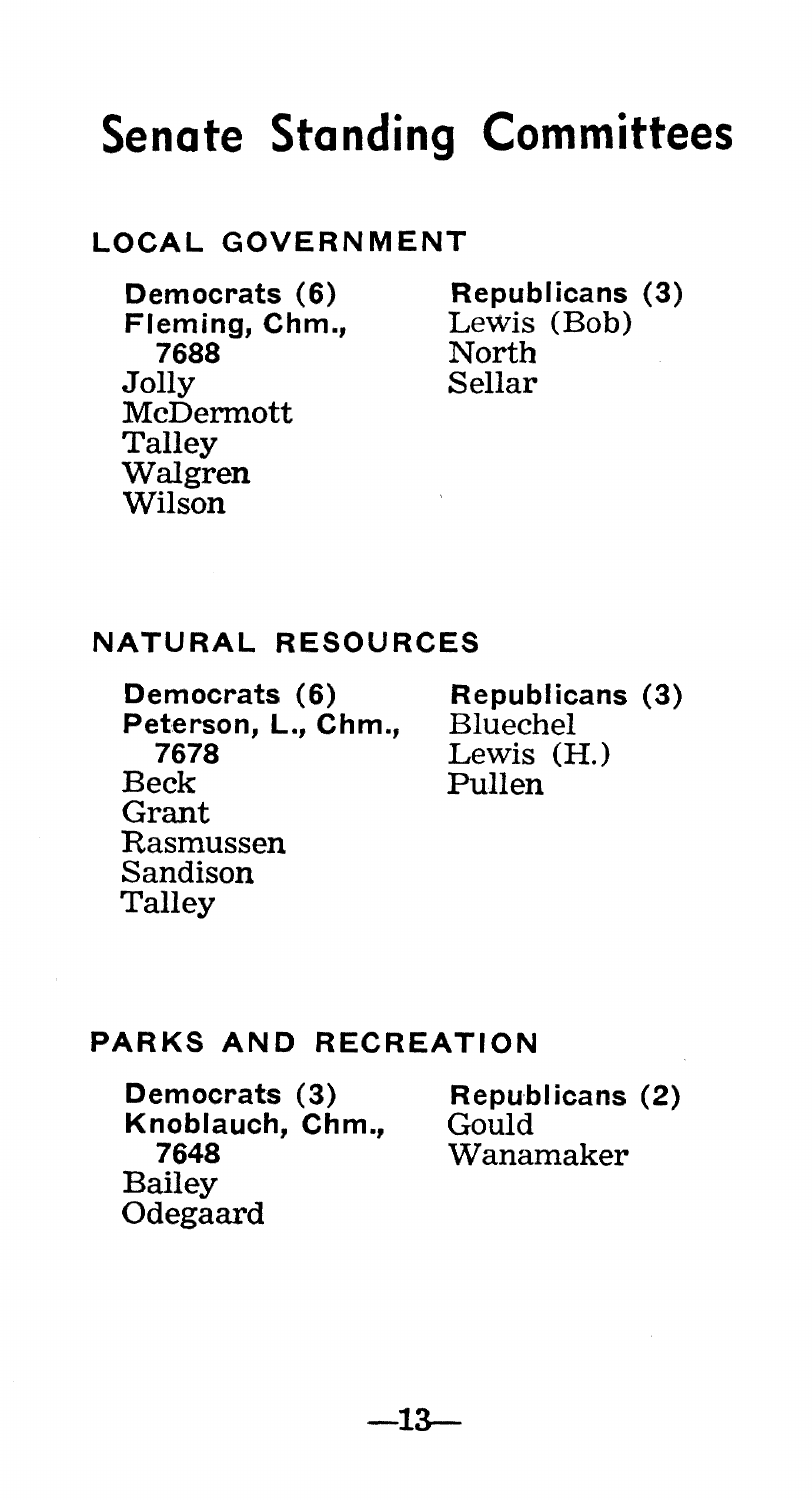#### RULES

Democrats (8) Cherberg, Chm., 7700 Bailey Bottiger **Henry** Herr Keefe Mardesich Marsh Talley

Republicans (5) Clarke Guess Lewis (H.) Matson Newschwander

#### SOCIAL AND HEALTH SERVICES

Democrats (8) Day, Chm., 7606 von Reichbauer, Vice Chm., 7658 Francis Goltz Herr McDermott Ridder Van Hollebeke

Republicans (5) Buffington Cunningham Gould North Pullen

#### STATE GOVERNMENT

Democrats (4) Rasmussen, Chm., 7656 Day Henry Knoblauch

Republicans (3) Buffington \Cunningham  $\sqrt{\text{Wanamaker}}$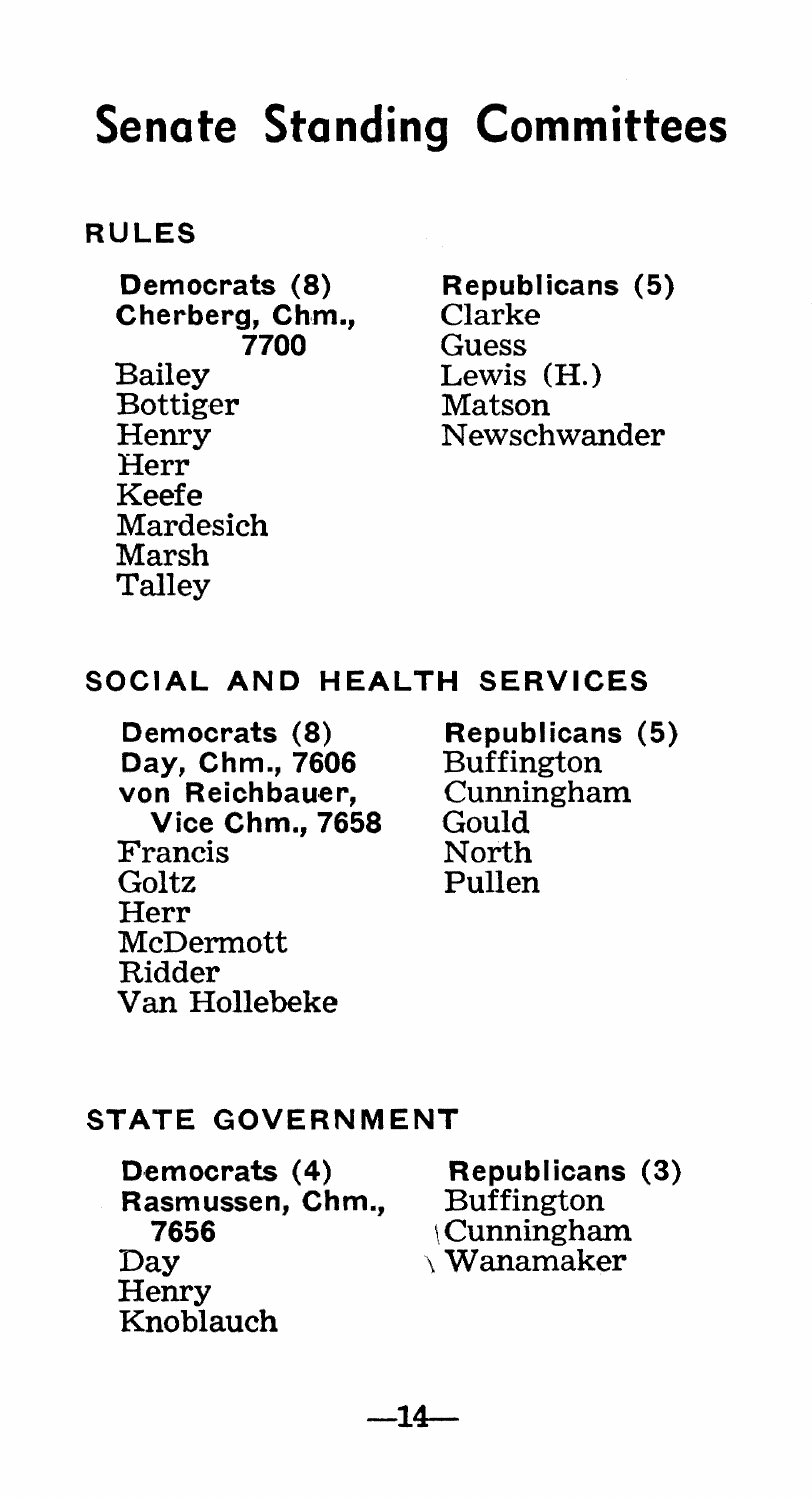#### TRANSPORTATION AND UTILITIES

Democrats (10) Walgren, Chm., 7644 Henry, Vice Chm., 7632 Beck Bottiger Jolly Keefe Knoblauch Peterson Stortini Talley

Republicans (7) Benitz Bluechel Guess Lewis (Bob) Morrison Sellar Wanamaker

#### WAYS AND MEANS

Democrats (12) Donohue, Chm., 7620 Odegaard, Vice Chm., 7638 Wilson, 2nd Vice Chm. 7612 Bailey Fleming Grant Mardesich Marsh Rasmussen Sandison Washington Woody

Republicans (7) Clarke Jones Lewis (H.) Matson Murray Newschwander Scott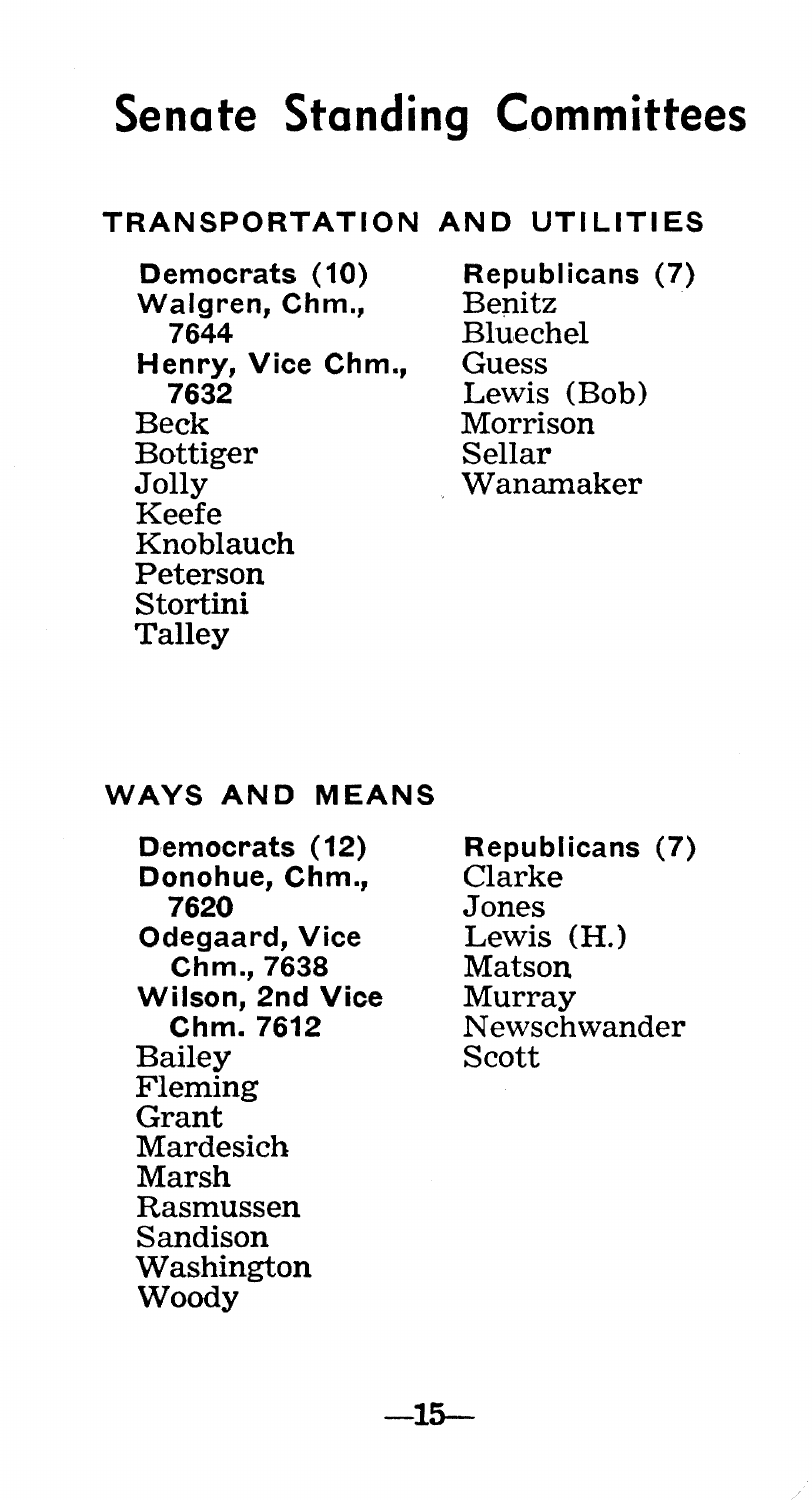### **House Offices and Committee Rooms**

House Office Bldg.

| H.O.B. Rm. 416<br>H.O.B. Rm. 334<br>Constitution & Elections 4810<br>H.O.B. Rm. 416<br>H.O.B. Rm. 334<br>Financial Institutions 4845<br>H.O.B. Rm. 306<br>H.O.B. Rm. 416<br>Judiciary<br>Labor<br>H.O.B. Rm. 306<br>H.O.B. Rm. 431<br>H.O.B. Rm. 431<br>H.O.B. Rm. 306<br>H.O.B. Rm. 306<br>H.O.B. Rm. 334<br>Transportation & Utilities 0344<br>H.O.B. Rm. 334<br>Ways & Means: Appropriations 3965<br>H.O.B. Rm. 431<br>Revenue 3962<br>H.O.B. Rm. 416<br>From outside - Dial 753 Plus Ext. Listed | Committee | Extension No. |
|------------------------------------------------------------------------------------------------------------------------------------------------------------------------------------------------------------------------------------------------------------------------------------------------------------------------------------------------------------------------------------------------------------------------------------------------------------------------------------------------------|-----------|---------------|
|                                                                                                                                                                                                                                                                                                                                                                                                                                                                                                      |           |               |
|                                                                                                                                                                                                                                                                                                                                                                                                                                                                                                      |           |               |
|                                                                                                                                                                                                                                                                                                                                                                                                                                                                                                      |           |               |
|                                                                                                                                                                                                                                                                                                                                                                                                                                                                                                      |           |               |
|                                                                                                                                                                                                                                                                                                                                                                                                                                                                                                      |           |               |
|                                                                                                                                                                                                                                                                                                                                                                                                                                                                                                      |           |               |
|                                                                                                                                                                                                                                                                                                                                                                                                                                                                                                      |           |               |
|                                                                                                                                                                                                                                                                                                                                                                                                                                                                                                      |           |               |
|                                                                                                                                                                                                                                                                                                                                                                                                                                                                                                      |           |               |
|                                                                                                                                                                                                                                                                                                                                                                                                                                                                                                      |           |               |
|                                                                                                                                                                                                                                                                                                                                                                                                                                                                                                      |           |               |
|                                                                                                                                                                                                                                                                                                                                                                                                                                                                                                      |           |               |
|                                                                                                                                                                                                                                                                                                                                                                                                                                                                                                      |           |               |
|                                                                                                                                                                                                                                                                                                                                                                                                                                                                                                      |           |               |
|                                                                                                                                                                                                                                                                                                                                                                                                                                                                                                      |           |               |
|                                                                                                                                                                                                                                                                                                                                                                                                                                                                                                      |           |               |
|                                                                                                                                                                                                                                                                                                                                                                                                                                                                                                      |           |               |
|                                                                                                                                                                                                                                                                                                                                                                                                                                                                                                      |           |               |
|                                                                                                                                                                                                                                                                                                                                                                                                                                                                                                      |           |               |
|                                                                                                                                                                                                                                                                                                                                                                                                                                                                                                      |           |               |
|                                                                                                                                                                                                                                                                                                                                                                                                                                                                                                      |           |               |
|                                                                                                                                                                                                                                                                                                                                                                                                                                                                                                      |           |               |
|                                                                                                                                                                                                                                                                                                                                                                                                                                                                                                      |           |               |
|                                                                                                                                                                                                                                                                                                                                                                                                                                                                                                      |           |               |
|                                                                                                                                                                                                                                                                                                                                                                                                                                                                                                      |           |               |
|                                                                                                                                                                                                                                                                                                                                                                                                                                                                                                      |           |               |
|                                                                                                                                                                                                                                                                                                                                                                                                                                                                                                      |           |               |
|                                                                                                                                                                                                                                                                                                                                                                                                                                                                                                      |           |               |
|                                                                                                                                                                                                                                                                                                                                                                                                                                                                                                      |           |               |
|                                                                                                                                                                                                                                                                                                                                                                                                                                                                                                      |           |               |
|                                                                                                                                                                                                                                                                                                                                                                                                                                                                                                      |           |               |
|                                                                                                                                                                                                                                                                                                                                                                                                                                                                                                      |           |               |
|                                                                                                                                                                                                                                                                                                                                                                                                                                                                                                      |           |               |
|                                                                                                                                                                                                                                                                                                                                                                                                                                                                                                      | —16—      |               |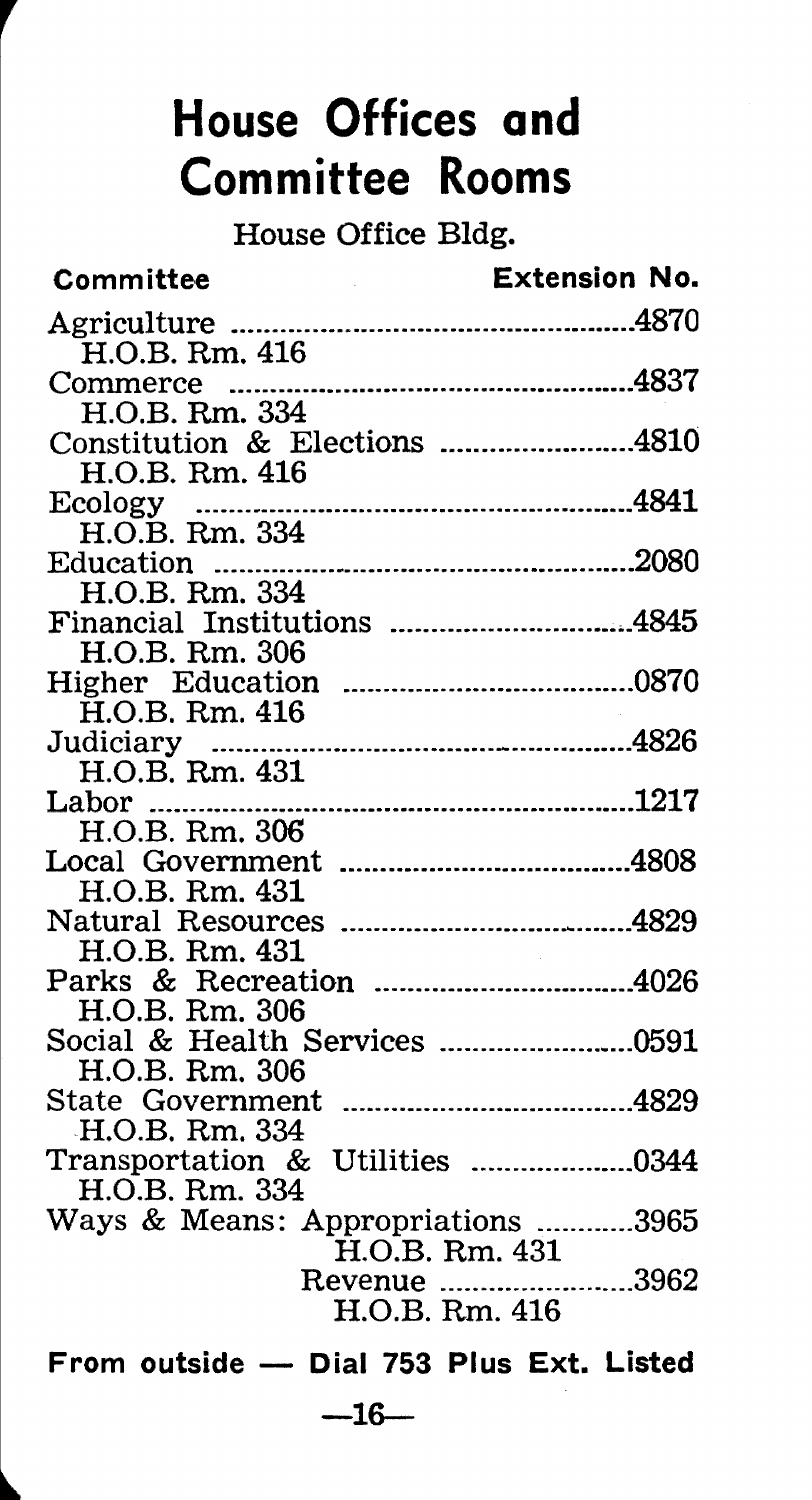### **House of Representatives Officers**

| Sawyer, Leonard           |                                                                |           |
|---------------------------|----------------------------------------------------------------|-----------|
| O'Brien, John L.          | Speaker Pro Tem—House Chamber 753-7928.                        |           |
| $\Xi$ Charette, Robert L. |                                                                |           |
|                           | Foster, Dean Chief Clerk—House Chamber                         | .753-7750 |
|                           | Wilson, Donald R. Assistant Chief Clerk—House Chamber 753-7750 |           |
|                           | Young, Ross Sergeant At Arms—House Chamber 753-7760            |           |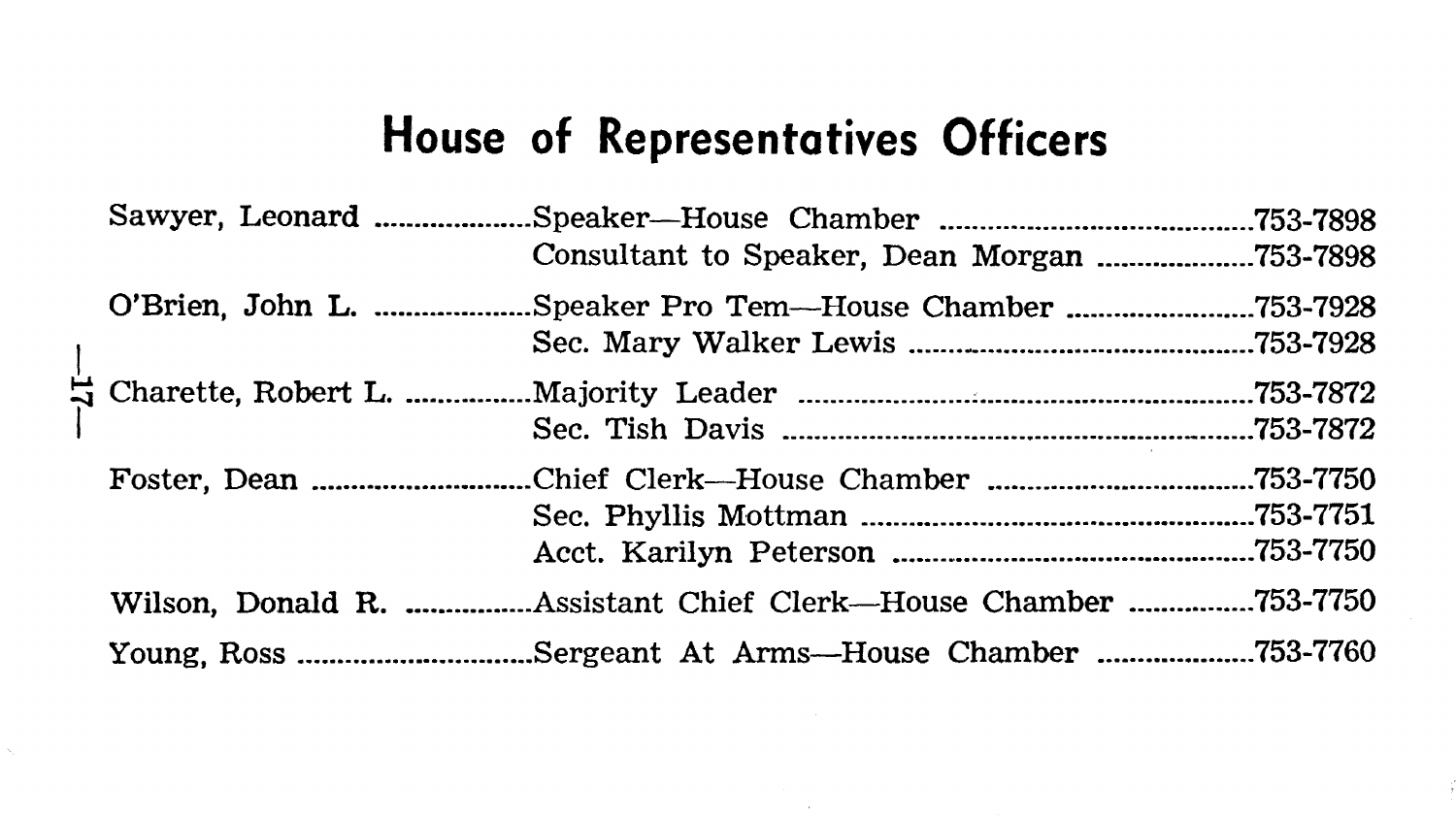### Members of the House of Representatives

▼

| X.<br>BERENTSON, Duane L. RSan Juan, Skagit, Whatcom 7958 | Ext.  |
|-----------------------------------------------------------|-------|
|                                                           | .7900 |
|                                                           |       |
|                                                           | .7834 |
|                                                           |       |
|                                                           |       |
|                                                           |       |
|                                                           |       |
|                                                           |       |
|                                                           |       |
|                                                           |       |
|                                                           |       |
|                                                           |       |
|                                                           |       |
|                                                           |       |
|                                                           |       |
|                                                           |       |
|                                                           |       |
|                                                           |       |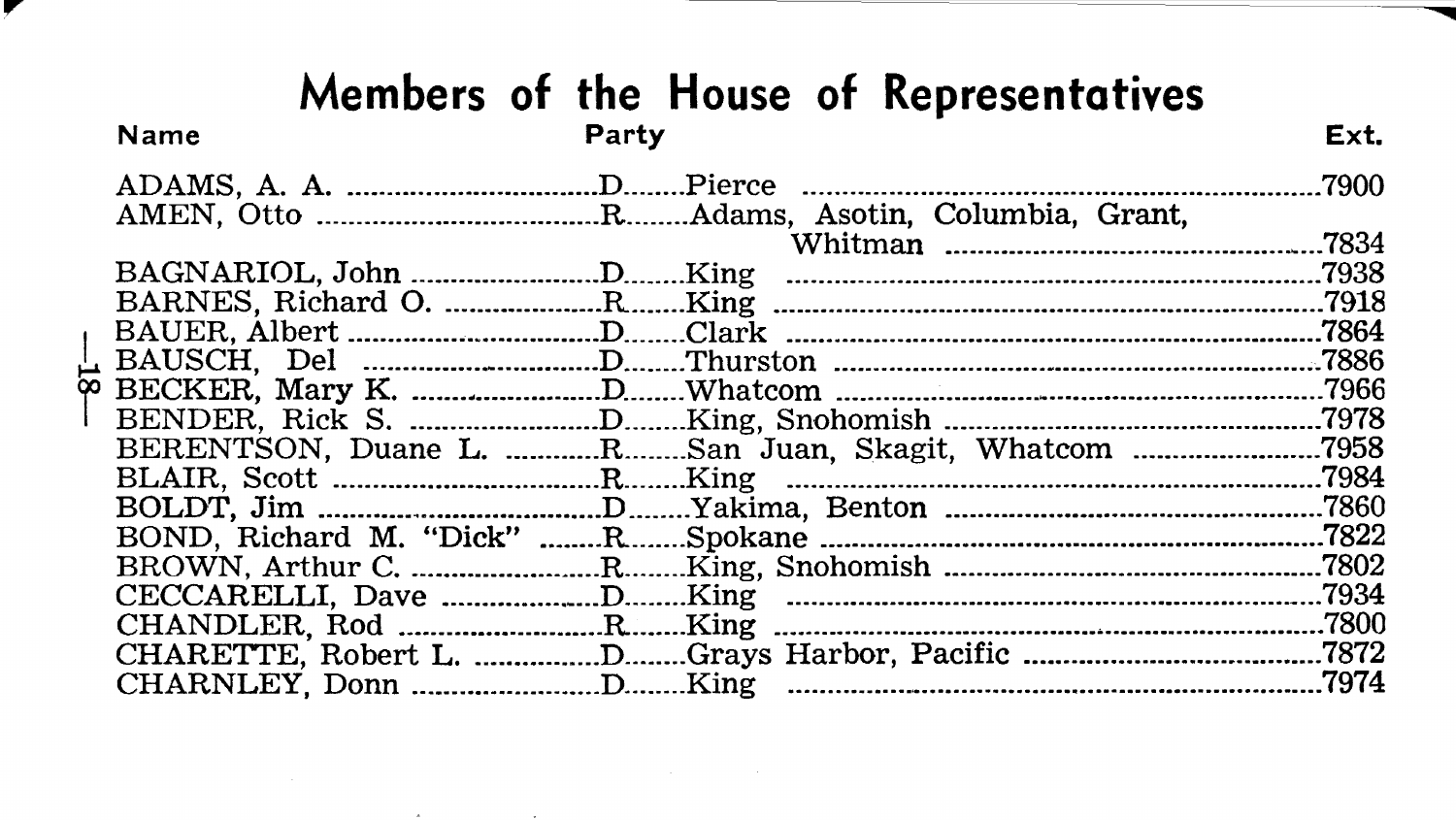|              |  |                                                        | .7930 |
|--------------|--|--------------------------------------------------------|-------|
|              |  |                                                        | .7952 |
|              |  |                                                        | .7830 |
|              |  |                                                        |       |
|              |  | CURTIS, Robert "Bob" RChelan, Douglas, Grant, Okanogan | 7844  |
|              |  |                                                        | .7858 |
|              |  |                                                        |       |
|              |  |                                                        |       |
|              |  |                                                        |       |
|              |  |                                                        |       |
|              |  |                                                        |       |
| $\mathbf{I}$ |  |                                                        |       |
|              |  |                                                        | .7880 |
|              |  |                                                        |       |
|              |  |                                                        | .7838 |
|              |  |                                                        |       |
|              |  |                                                        |       |
|              |  |                                                        | .7912 |

 $\cdot$ 

-FROM OUTSIDE - DIAL 753 PLUS EXTENSION NUMBER LISTED ABOVE-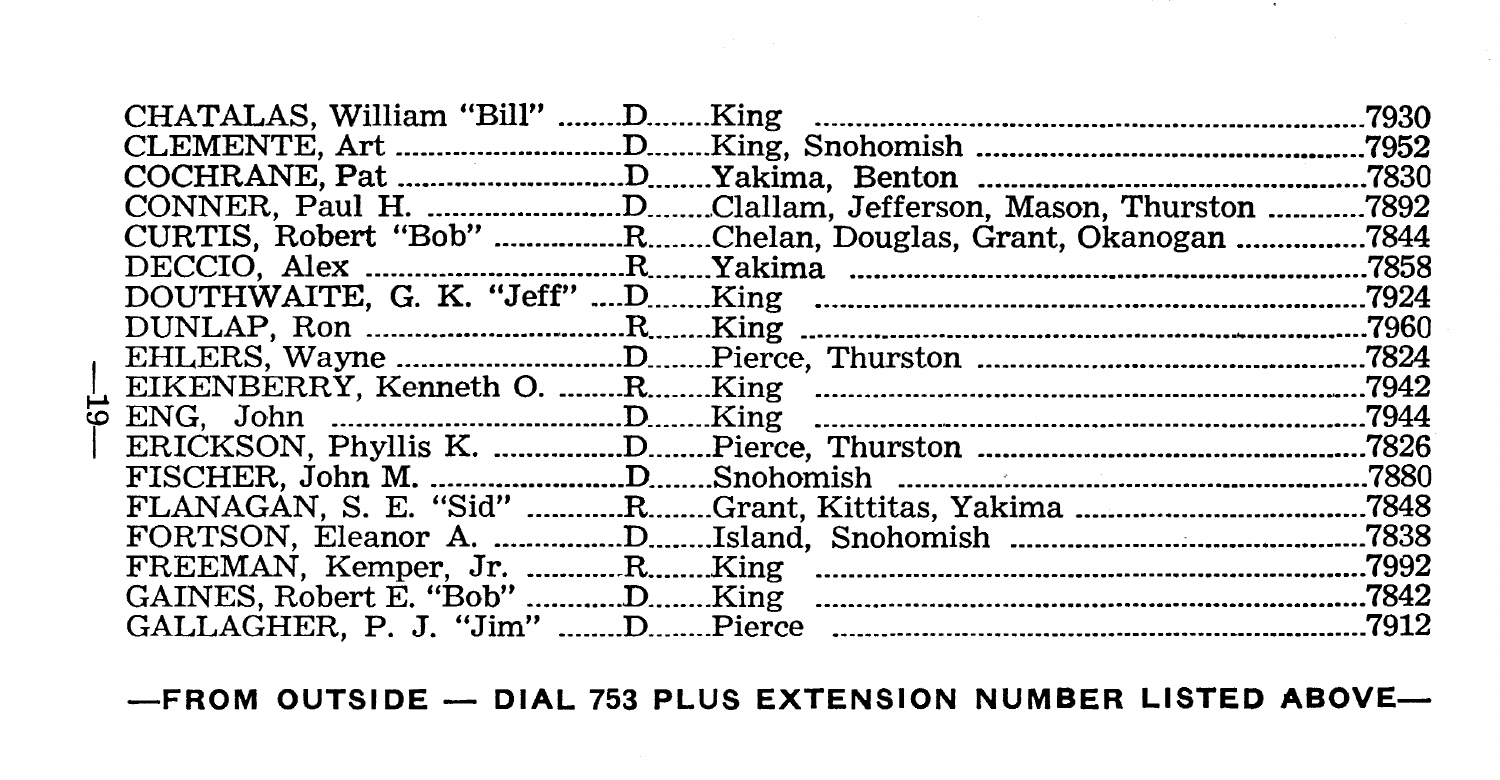### **Members of the House of Representatives (continued)**<br>Name Ext. **Name Party Ext.**

|  |                                                                         | .7896 |
|--|-------------------------------------------------------------------------|-------|
|  |                                                                         | .7990 |
|  |                                                                         | .7910 |
|  |                                                                         | .7902 |
|  |                                                                         |       |
|  | HANSEY, Donald G. RSan Juan, Skagit, Whatcom                            | .7964 |
|  | $\downarrow$ HAUSSLER, Joe. D. DFerry, Lincoln, Okanogan, Pend Oreille, |       |
|  |                                                                         | .7804 |
|  |                                                                         |       |
|  | HAYNER, Jeannette C. RColumbia, Franklin, Walla Walla 7856              |       |
|  |                                                                         | 7884  |
|  |                                                                         |       |
|  |                                                                         | .7808 |
|  |                                                                         |       |
|  |                                                                         | .7876 |
|  |                                                                         | .7908 |
|  |                                                                         |       |
|  |                                                                         | .7878 |
|  |                                                                         |       |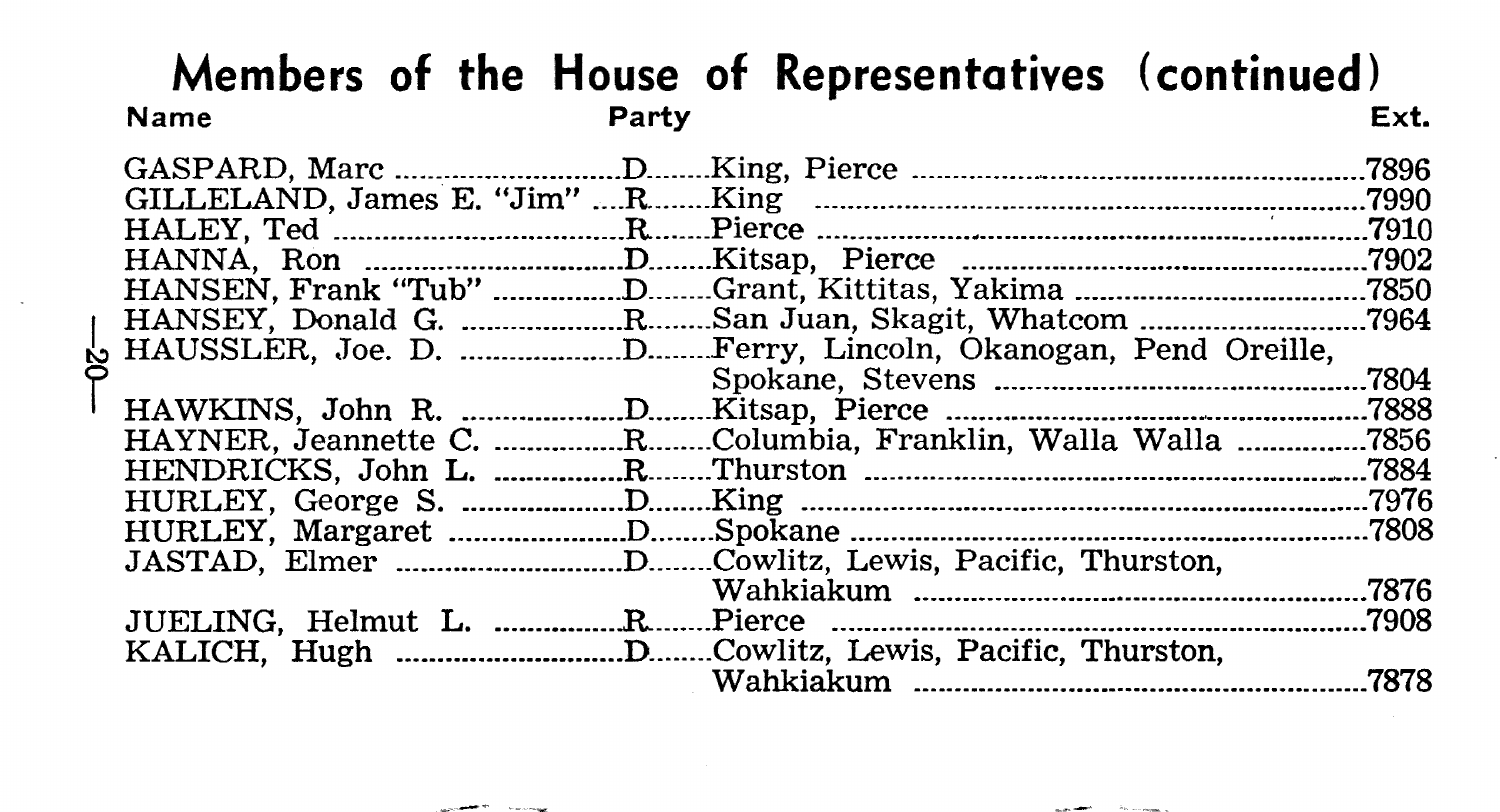KILBURY, Charles D. ................D........Columbia, Franklin, Walla Walla .................7862 LUDERS, Edward T. Communication and T. Communication and T. Communication and T. Communication and T. Communication and T. Communication and T. Communication and T. Communication and T. Communication and T. Communication a 심 

-FROM OUTSIDE - DIAL 753 PLUS EXTENSION NUMBER LISTED ABOVE-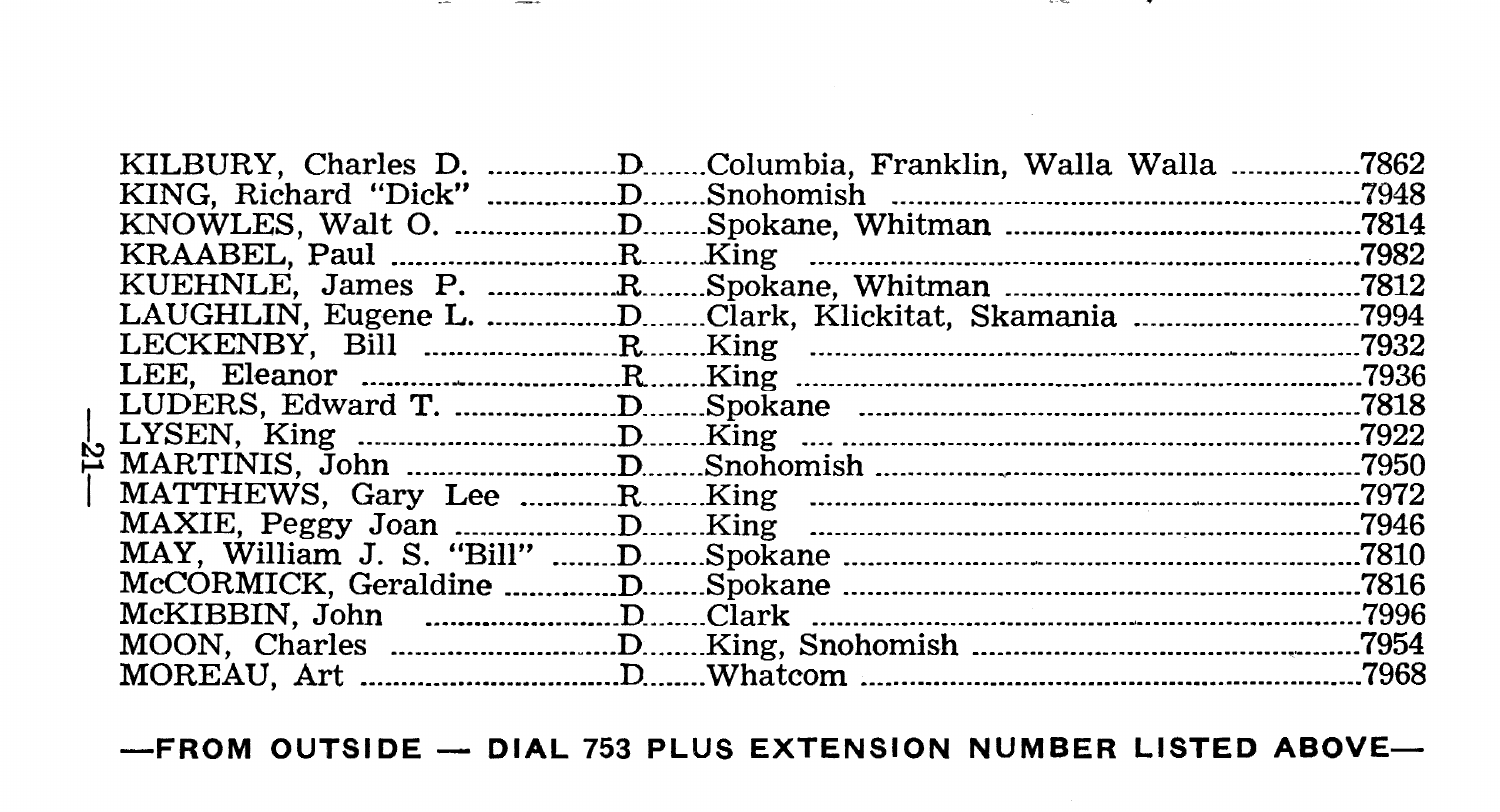### Members of the House of Representatives (continued)

#### **Name**

### Party

the company's company's company's

|  |                                                                    | .7882 |
|--|--------------------------------------------------------------------|-------|
|  |                                                                    |       |
|  |                                                                    | .7988 |
|  |                                                                    |       |
|  |                                                                    |       |
|  |                                                                    |       |
|  |                                                                    | 7914  |
|  | PATTERSON, E. G. "Pat" RAdams, Asotin, Columbia, Garfield, Grant.  |       |
|  |                                                                    | .7832 |
|  |                                                                    |       |
|  |                                                                    |       |
|  |                                                                    |       |
|  |                                                                    |       |
|  | SAVAGE, Charles R. DClallam, Jefferson, Mason, Thurston 7894       |       |
|  | SCHUMAKER, William "Bill" RFerry, Lincoln, Okanogan, Pend Oreille, |       |
|  |                                                                    | .7806 |
|  |                                                                    |       |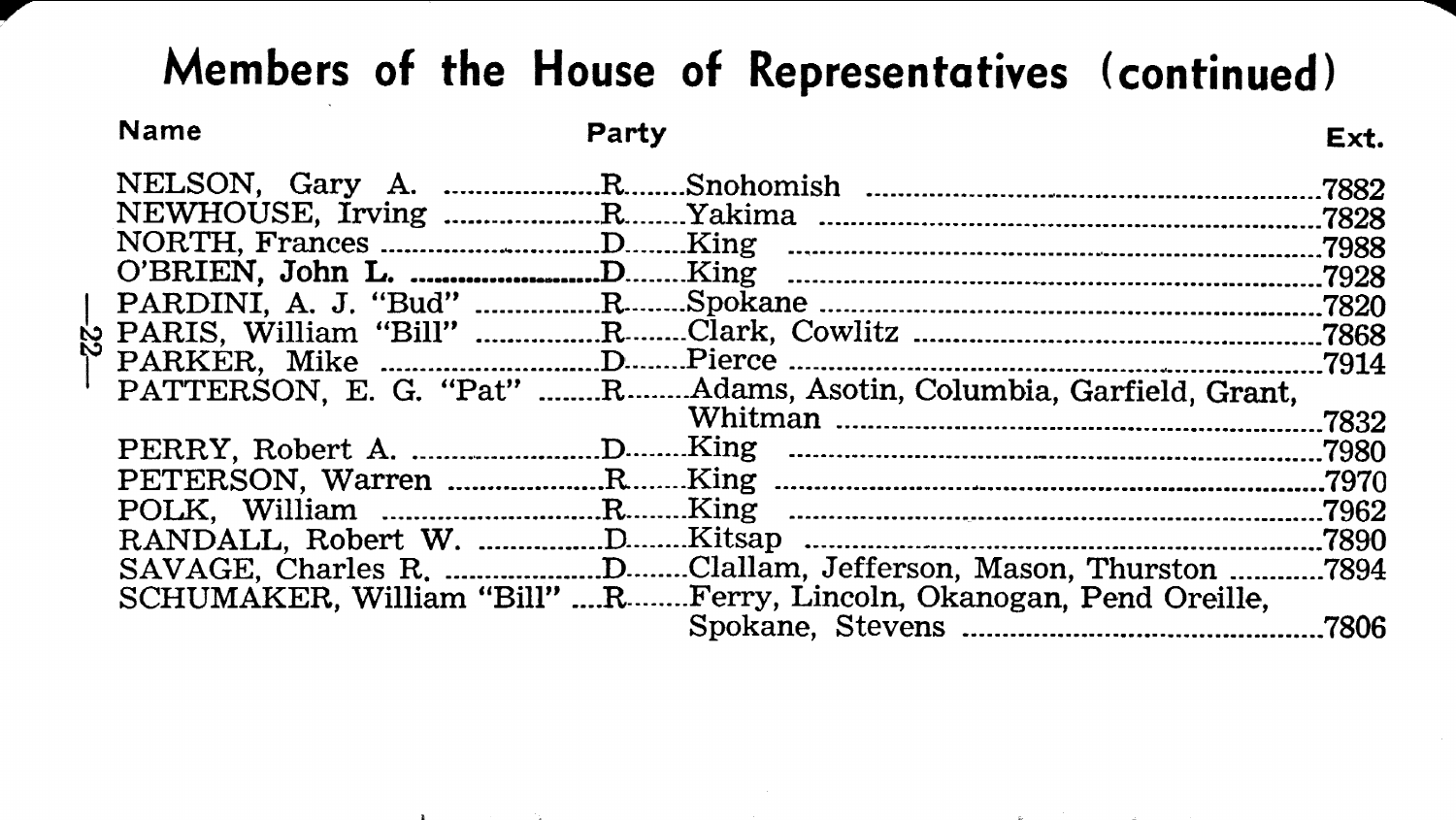|  |  | .7852 |
|--|--|-------|
|  |  | .7840 |
|  |  | .7986 |
|  |  | .7874 |
|  |  | .7906 |
|  |  | .7940 |
|  |  |       |
|  |  |       |
|  |  |       |
|  |  | 7916  |
|  |  |       |
|  |  | .7926 |
|  |  |       |
|  |  |       |
|  |  |       |

Ş

**Contract Contract** 

**STATISTICS** 

-FROM OUTSIDE - DIAL 753 PLUS EXTENSION NUMBER LISTED ABOVE-

and the company of the com-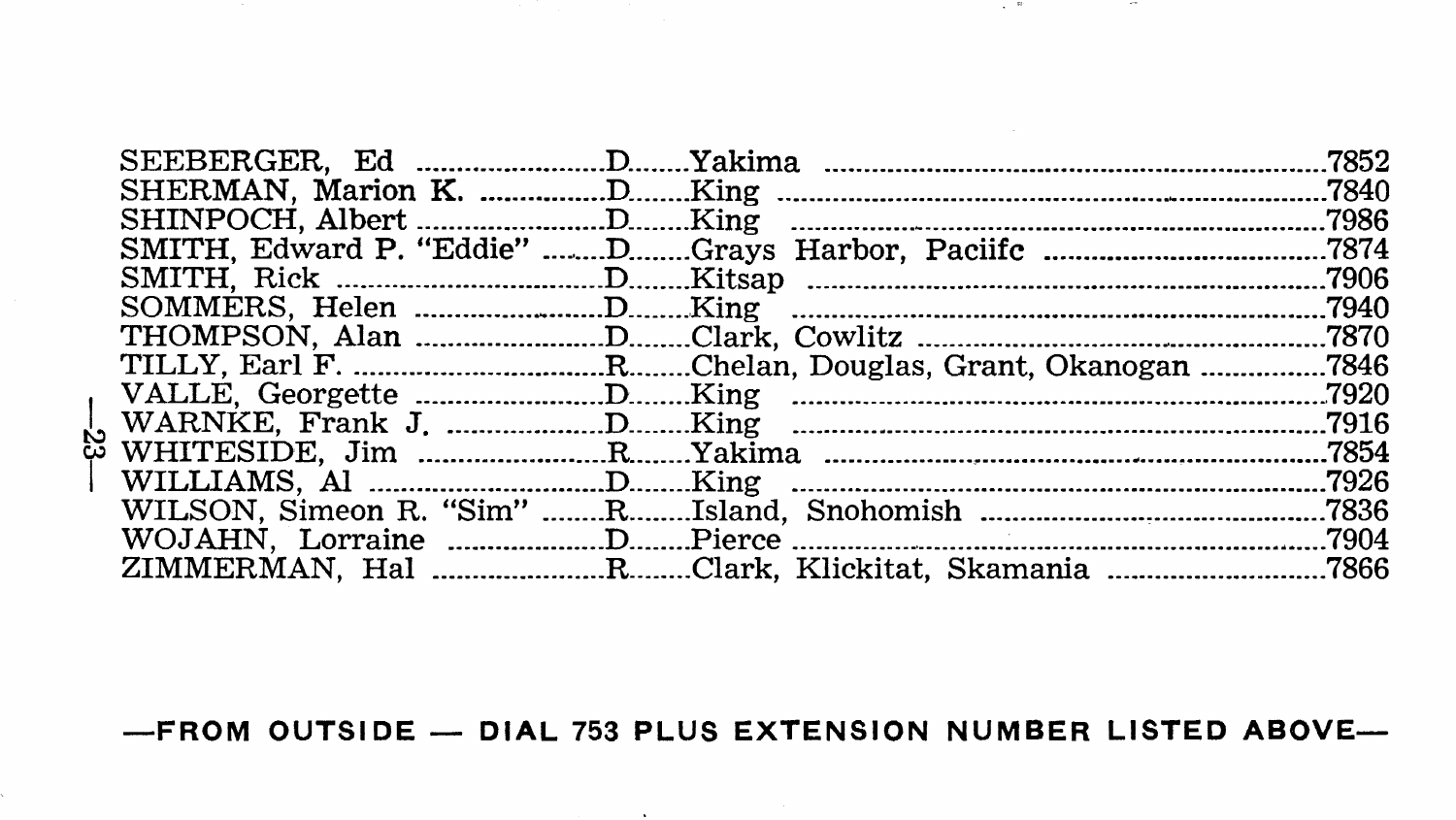### **House Frequently Called Numbers**

| Cafeteria (House Members) 7775           |  |
|------------------------------------------|--|
|                                          |  |
| Distribution Center (Post Office) 7792   |  |
|                                          |  |
| Hostess Supervisor 7773                  |  |
|                                          |  |
|                                          |  |
|                                          |  |
|                                          |  |
|                                          |  |
|                                          |  |
|                                          |  |
|                                          |  |
| Steno. Supervisor (House Off. Bldg.)7764 |  |
|                                          |  |
|                                          |  |

From outside - Dial 753 Plus Ext. **Listed** 

### **State Offices**

For State Offices please refer to the local Olympia Telephone Directory on Page 113 -Washington, State of.

For information on Olympia Servicesconsult the Olympia Telephone Directory.

-24-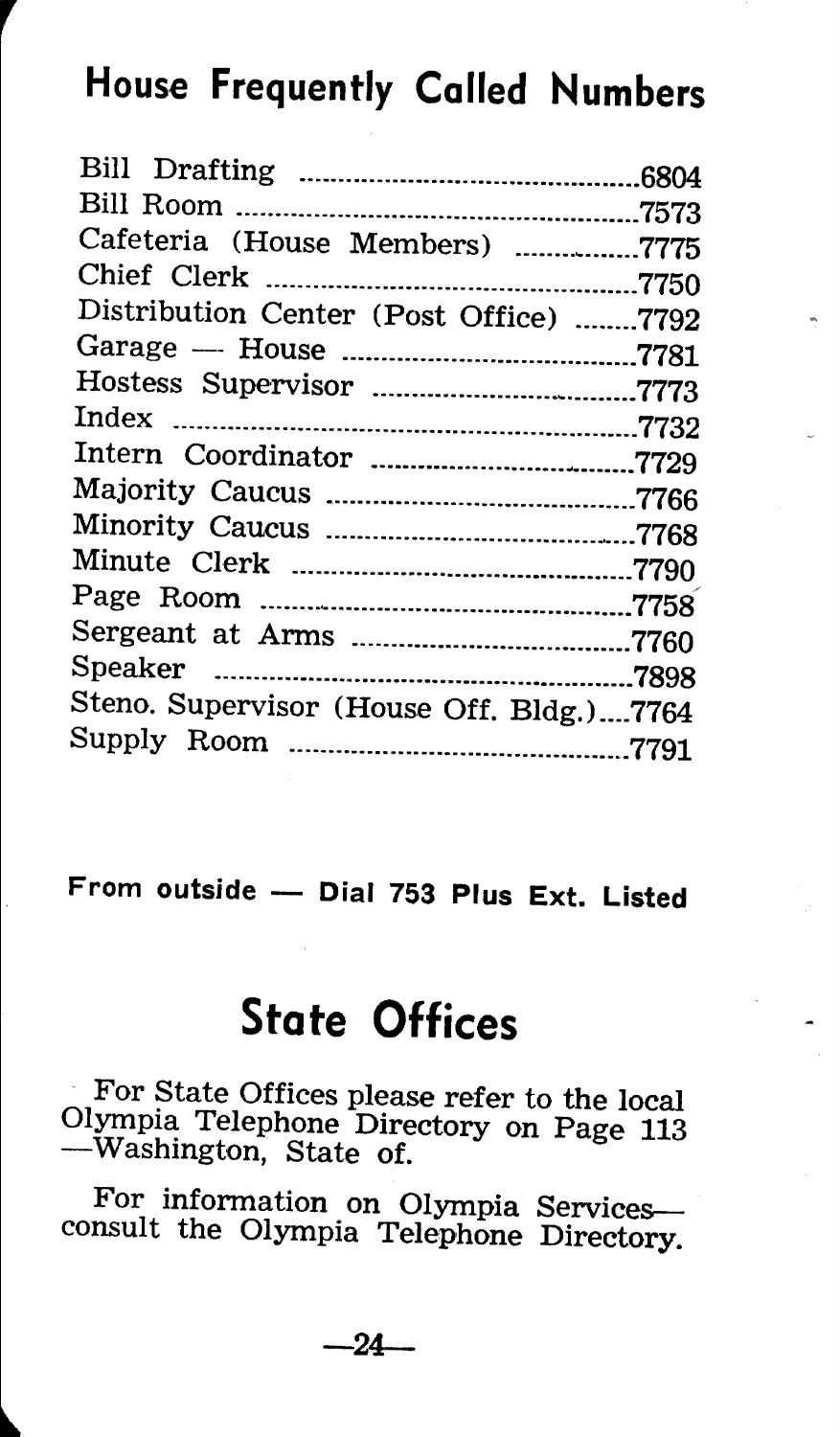### AGRICULTURE

Democrats (7) Kilbury, Chm. 7862 Becker, Vice Chwm. 7966 Boldt Erickson Hansen Haussler Laughlin

Republicans (6) Amen Deccio Flanagan Hansey Schumaker Tilly

#### COMMERCE

Democrats (7) Warnke, Chm. 7916 Jastad, Vice Chm. 7876 Ceccarelli Gaines O'Brien Williams Wojahn

Republicans (5) Curtis Dunlap **Gilleland Jueling** Kuehnle

### CONSTITUTION &. ELECTIONS

Democrats (7) King, Chm. 7948 Fortson, Vice Chwm. 7838 Erickson Hawkins Knowles Lysen Sherman

Republicans (4) Barnes Brown Chandler Tilly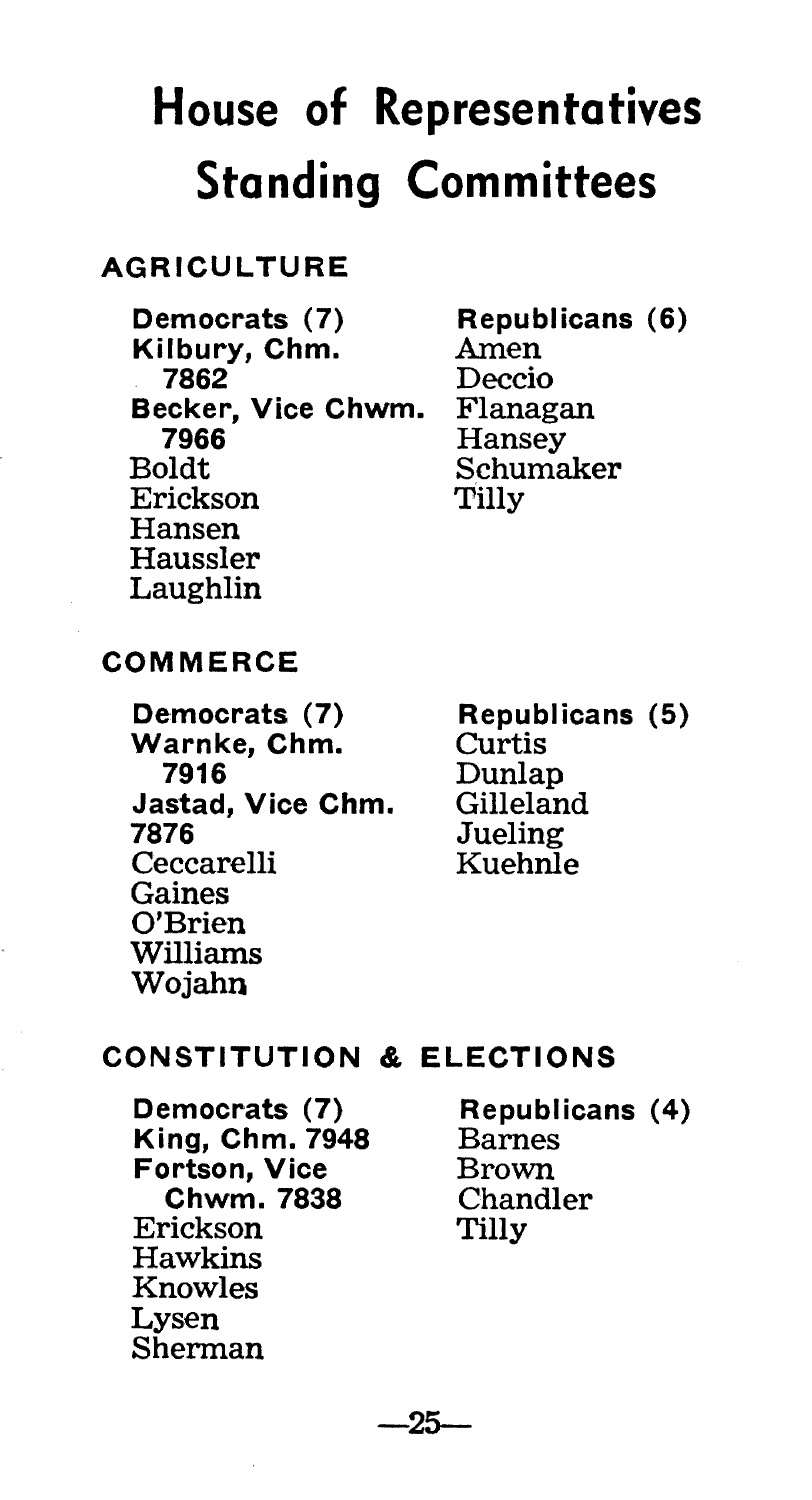#### ECOLOGY

*r* 

Democrats (8) Luders, Chm. 7818 Valle, Vice Chwm. 7920 Becker Charnley Douthwaite Gallagher Hansen Hawkins

Republicans (5) Chandler Deccio Flanagan Wilson Zimmerman

#### EDUCATION

Democrats (11) Bauer, Chm. 7864 Clemente, Vice Chm. 7952 Bender Boldt Ehlers Eng Fortson Gaspard Hurley, G. Valle Warnke

Republicans (7) Barnes Brown Dunlap **Haley** Hayner Hendricks Whiteside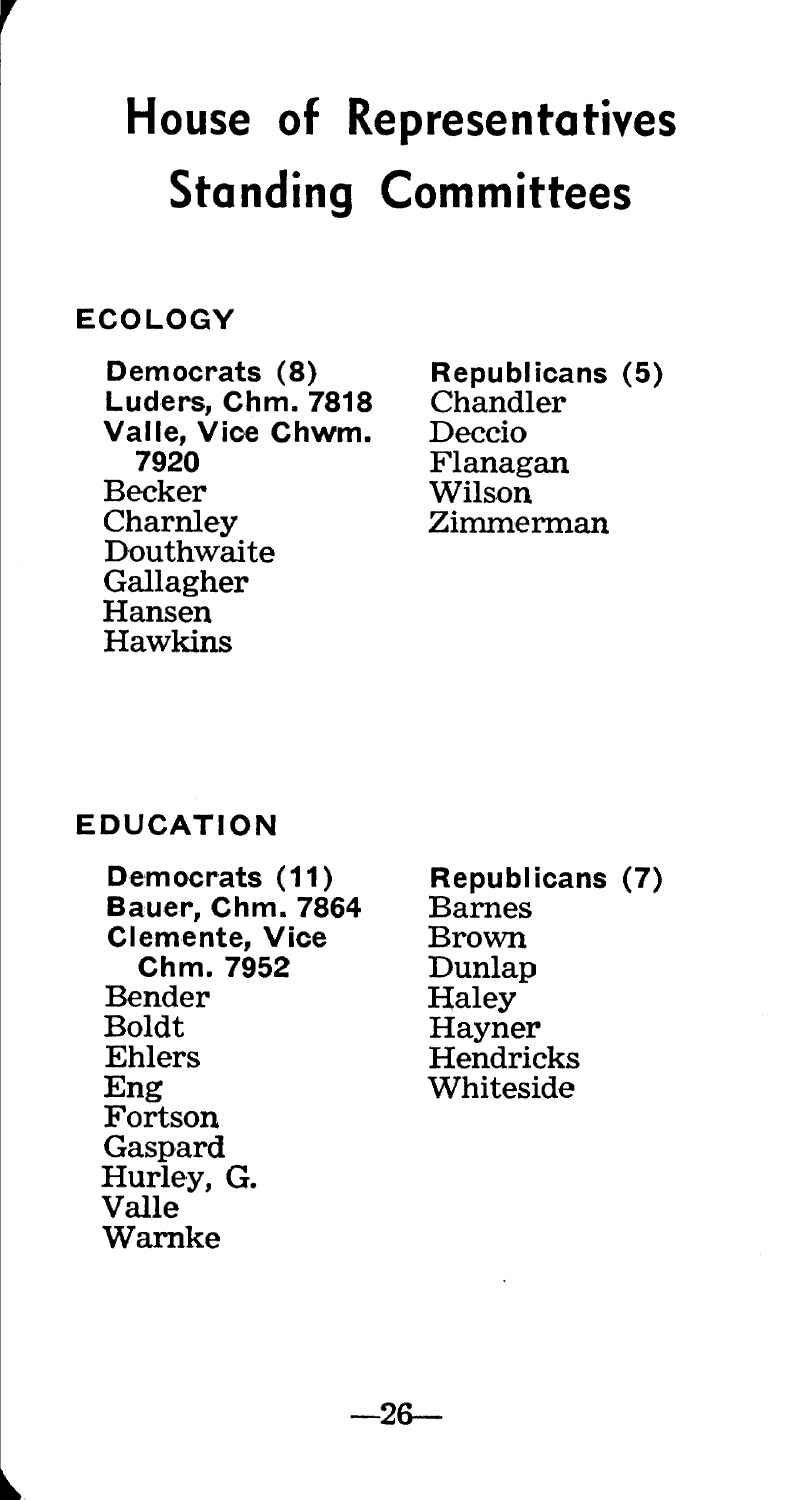### FINANCIAL INSTITUTIONS

Democrats (8) Ceccarelli, Chm. Blair 7934 Fischer, Vice Chm. scher, Vice Chm. Leckenby<br>7880 Pardini Bagnariol Chatalas Lysen McCormick Moon Parker

Republicans (5) Eikenberry Pardini Polk

#### HIGHER EDUCATION

| Democrats (6)     | Republicans (5) |  |
|-------------------|-----------------|--|
| Maxie, Chwm. 7946 | Berentson       |  |
| Moreau, Vice Chm. | Bond            |  |
| 7968              | Nelson          |  |
| Charnley          | Patterson       |  |
| Perry             | Peterson        |  |
| Savage            |                 |  |
| Wojahn            |                 |  |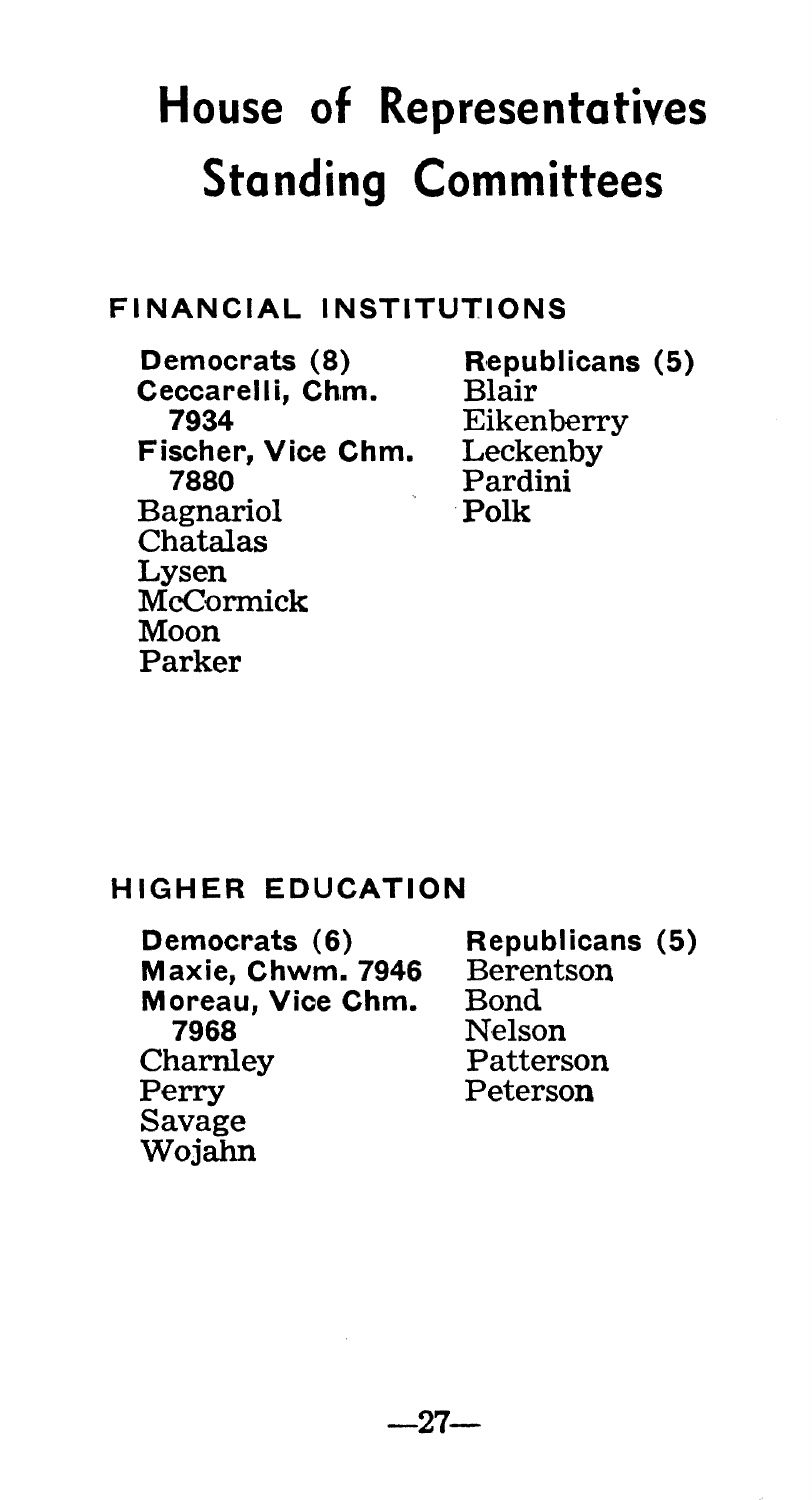#### JUDICIARY

Democrats (7) Knowles, Chm. 7814 Seeberger, Sub. Chm., Criminal Law 7852 Smith, R., Sub. Chm. Civil Law 7906 Gaspard Hanna Maxie Sherman

Republicans (4) Eikenberry Hayner Newhouse Patterson

### LABOR

Democrats (7) Savage, Chm. 7894 McKibbin, Vice Chm. 7996 Bausch Cochrane King May Parker

Republicans (4) Freeman Haley Kraabel Matthews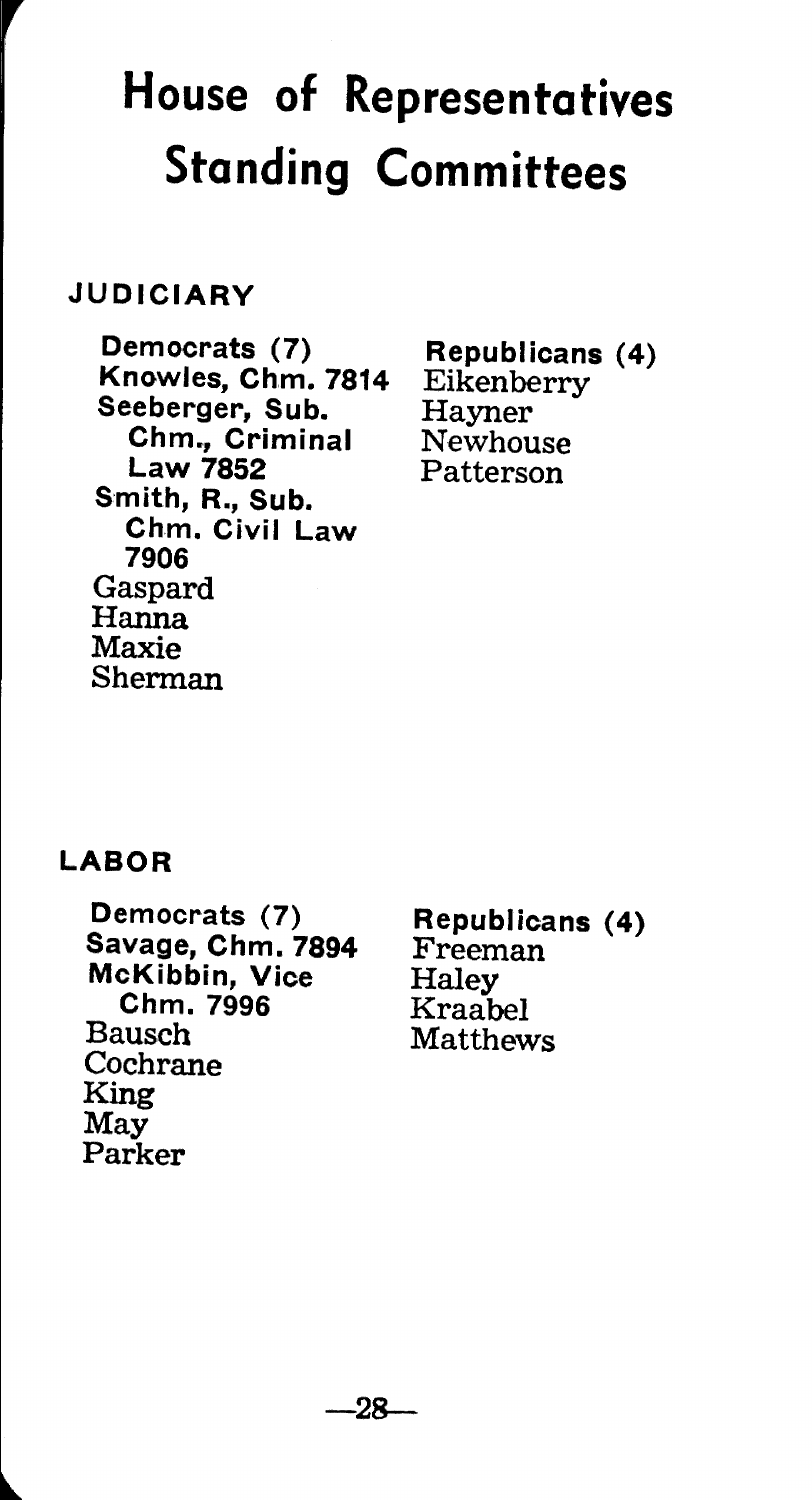#### LOCAL GOVERNMENT

Democrats (13) Haussler, Chm. 7804 Hanna, Vice Chm. 7902 Douthwaite, Sub. Chm. Cities 7924 Kalich, Sub. Chm. Counties 7878 Laughlin, Sub. Chm. Special Dist. 7994 Adams Cochrane Eng Fischer McCormick North Shinpoch Smith, E.

Republicans (8) Amen Blair Kraabel Kuehnle Lee Paris Wilson Zimmerman

#### NATURAL RESOURCES

Ą

ï

Democrats (10) Martinis, Chm. 7950 Bausch, Vice Chm. 7886 Clemente Conner Haussler Hurley, G. Kalich Kilbury Moreau Smith, R.

Republicans (6) Bond Gilleland Hansey Matthews Schumaker Whiteside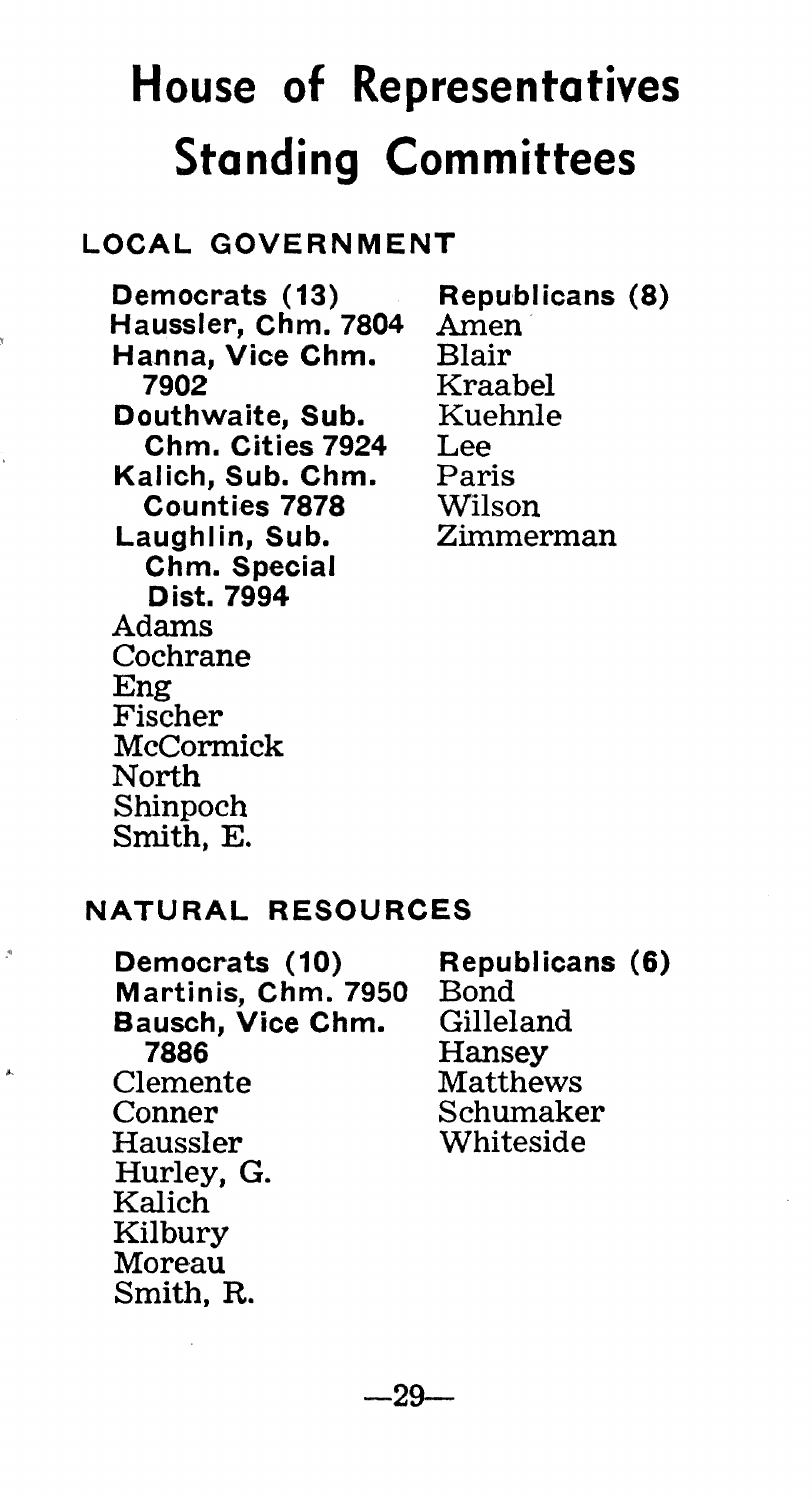### PARKS AND RECREATION

Democrats (6) Hurley, M., Chwm. 7808 Gaines, Vice Chm. 7842 North Randall Seeberger Smith, E.

Republicans (5) Curtis Freeman Lee Paris Peterson

#### RULES

Democrats (11) Sawyer, Chm. 7898 O'Brien, Vice Chm. 7928 Charette Chatalas Conner Gallagher Jastad May Moon Thompson Wojahn

Republicans (5) Berentson Jueling Newhouse Pardini Zimmerman

#### SOCIAL AND HEALTH SERVICES

Democrats (11) Adams, Chm. 7900 Parker, Vice Chm. 7914 Bauer Becker Cochrane Eng Fischer Fortson Hanna Jastad May

Republicans (8) Bond Deccio Haley Hendricks Paris Peterson Tilly Whiteside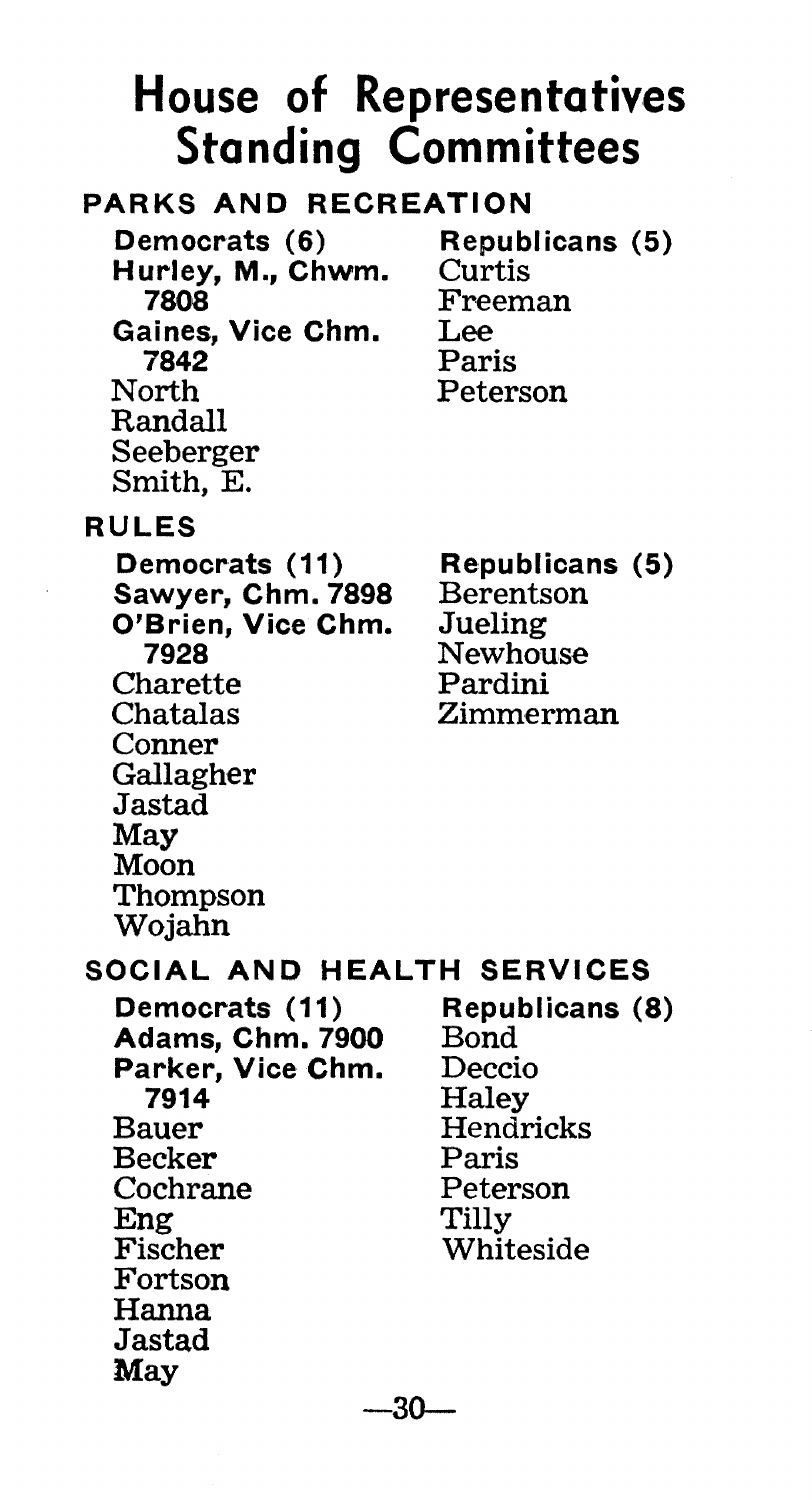### STATE GOVERNMENT

Democrats (7) Sommers, Chwm. 7940 Ehlers, Vice Chm. 7824 Bender Hurley, M. McKibbin O'Brien Williams

Republicans (4) Hendricks Leckenby Nelson Polk

#### TRANSPORTATION AND UTILITIES

Democrats (17) Perry, Chm. 7980 Charnley, Sub. Chm., Mass Transit 7974 Hansen, Sub. Chm., Highways 7850 McCormick, Sub. Chwm., Util. 7816 Bender Ceccarelli Clemente Conner Douthwaite Gaines Gallagher Kalich Laughlin Lysen Martinis Seeberger Sherman

Republicans (11) Barnes Berentson Chandler Dunlap Gilleland Kraabel Leckenby Lee Patterson Schumaker Wilson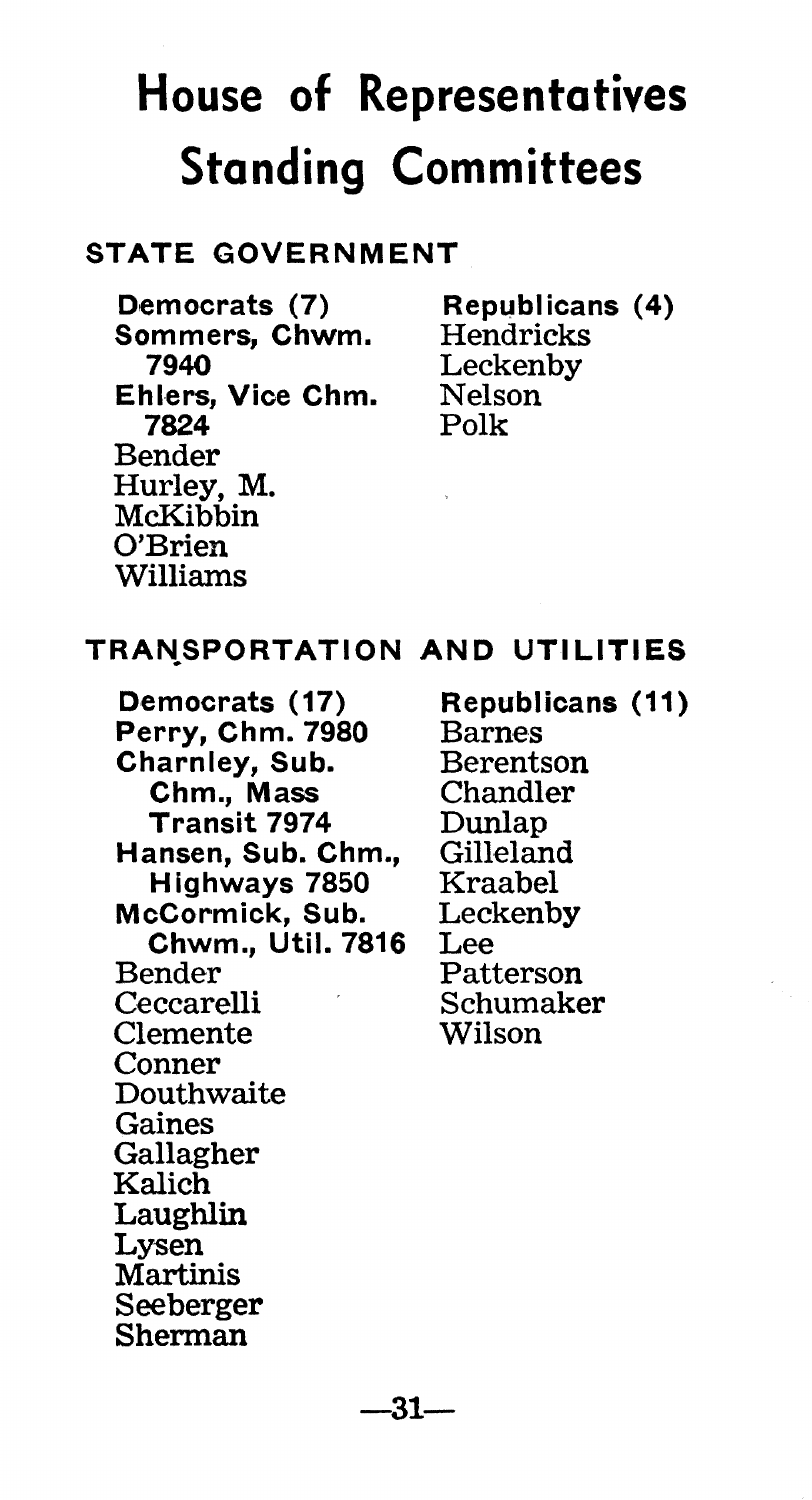### WAYS AND MEANS Bagnariol, Chm.

7938

r

### APPROPRIATIONS

Democrats (16) Shinpoch, Chm. 7986 North, Vice Chwm. 7988 Bagnariol Bausch Boldt Charette Chatalas Ehlers Gaspard Luders McKibbin Smith, E. Smith, R. Thompson Valle Warnke

#### Republicans (9) Amen Blair Curtis Flanagan Freeman Hansey **Jueling Matthews** Polk

#### REVENUE

Democrats (11) Randall, Chm. 7890 Erickson, Vice Chwm. 7826 Bagnariol Hawkins Hurley, G. Hurley, M. Kilbury Moon Moreau Sommers Williams

Republicans (6) Brown Eikenberry Hayner Kuehnle Nelson Pardini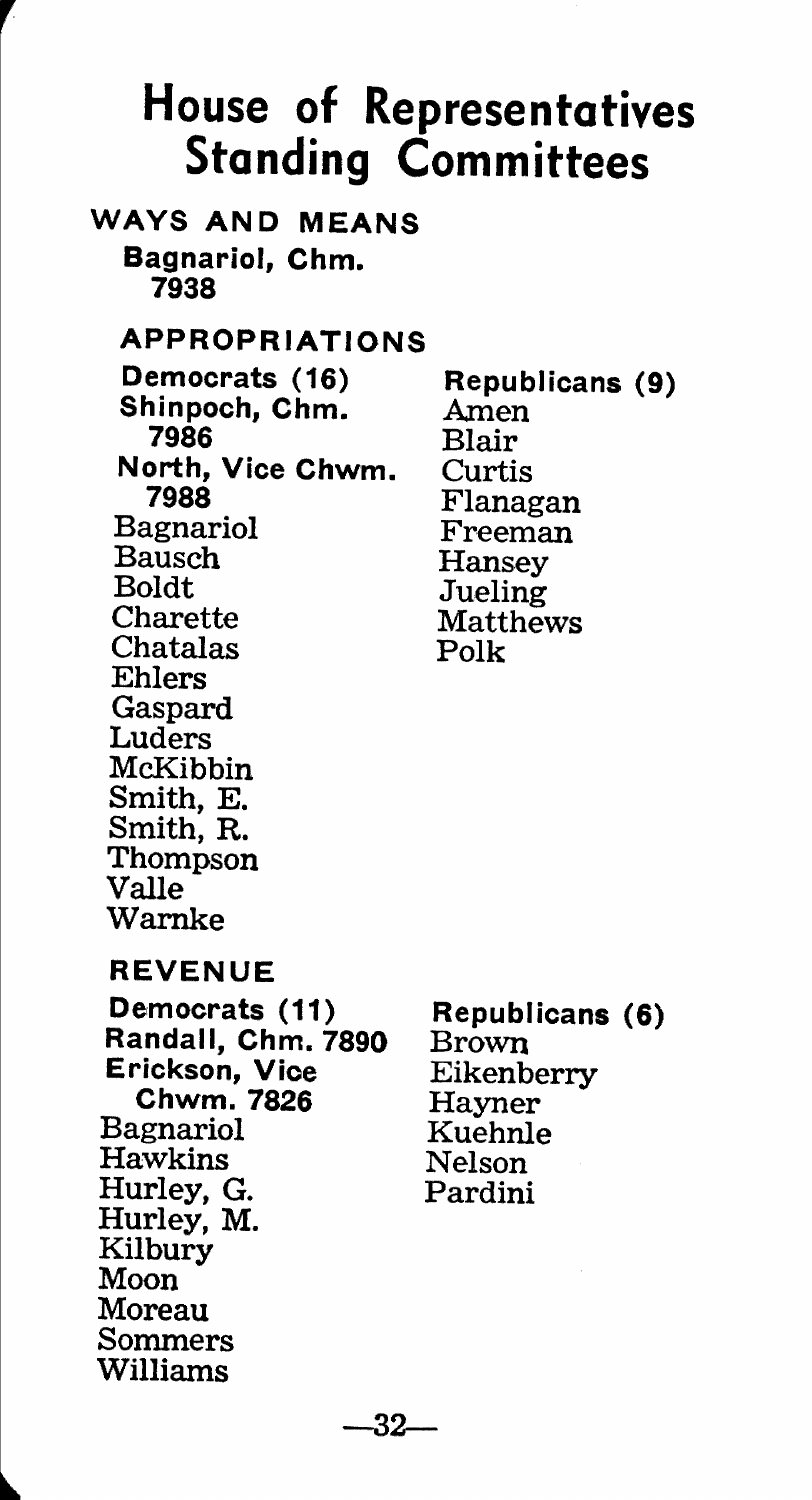### **Press Representatives**

| Adams, Jeff<br>Evergreen Radio Network 753-6814                                             |  |
|---------------------------------------------------------------------------------------------|--|
| Ammons, Dave<br>Associated Press 753-7222                                                   |  |
| Bjelland, Liz                                                                               |  |
| Burt, Lyle<br><br>Seattle Times 943-9878                                                    |  |
| $\mathcal{L}^{\text{max}}_{\text{max}}$<br>Cummings, Robert<br>Tacoma News Tribune 352-0212 |  |
| Dietrich, William<br>Bellingham Herald 943-7962                                             |  |
| Evans, Ed                                                                                   |  |
| Ferguson, Adele<br>Bremerton Sun 943-6280                                                   |  |
| Flynn, Michael<br>United Press International 753-6534                                       |  |
| Gibbs, Al<br>Tacoma News Tribune 352-0212                                                   |  |
| Harper, Robert<br>Spokesman-Review 943-1230                                                 |  |
| Klass. Tim                                                                                  |  |
| Katz. Dean                                                                                  |  |
| Larsen, Dick                                                                                |  |
| Layton, Mike                                                                                |  |
| $-33-$                                                                                      |  |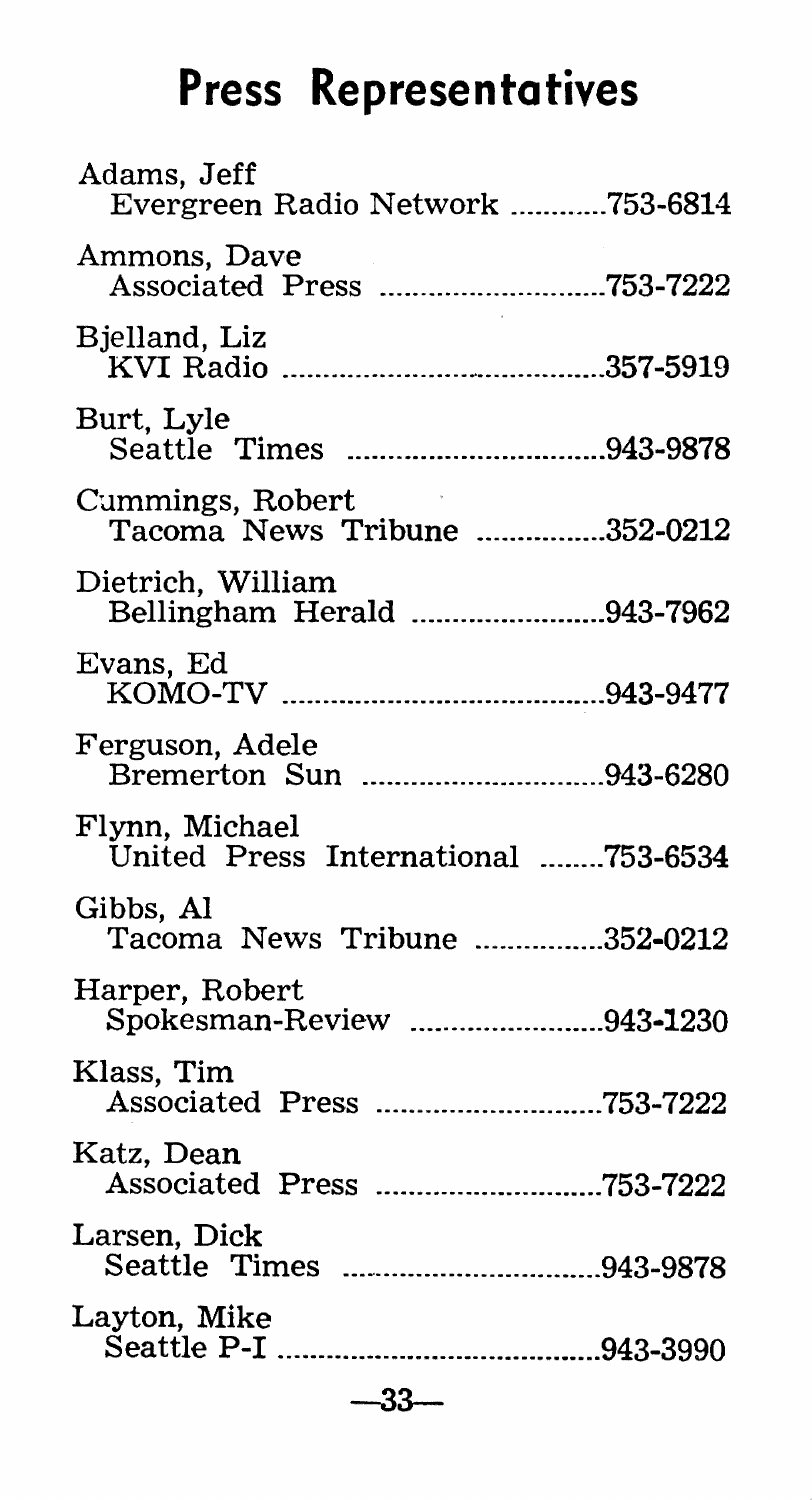## **Press Representatives**

| Lee, Bill<br>Yakima Herald Republic 352-3080           |  |
|--------------------------------------------------------|--|
| Lemon, John<br>Spokane Chronicle 753-7222 or 491-9529  |  |
| MacLeod, Bob                                           |  |
| McDaniel, Bob<br>United Press International 753-6534   |  |
| McGinn. Jerry<br>United Press International 753-6534   |  |
| Mertena, Bill<br>Associated Press 753-7222             |  |
| Morgan, Jack                                           |  |
| Natt, Ted<br>Longview Daily News 753-7222              |  |
| Olson, Fred<br>Daily Olympian 943-4560                 |  |
| Royer, Bob                                             |  |
| Rozen, Lee<br>vancouver-Columbian 943-9767             |  |
| Sanford, Ron<br>Image Productions 753-6814             |  |
| Scates, Shelby                                         |  |
| Schultz, Gordon<br>United Press International 753-6534 |  |
| White, John<br>Associated Press 753-7222               |  |
| Whitman, Don<br>KITN-KITI Radio 753-6814               |  |
| Zaspel, Joe                                            |  |

 $-34-$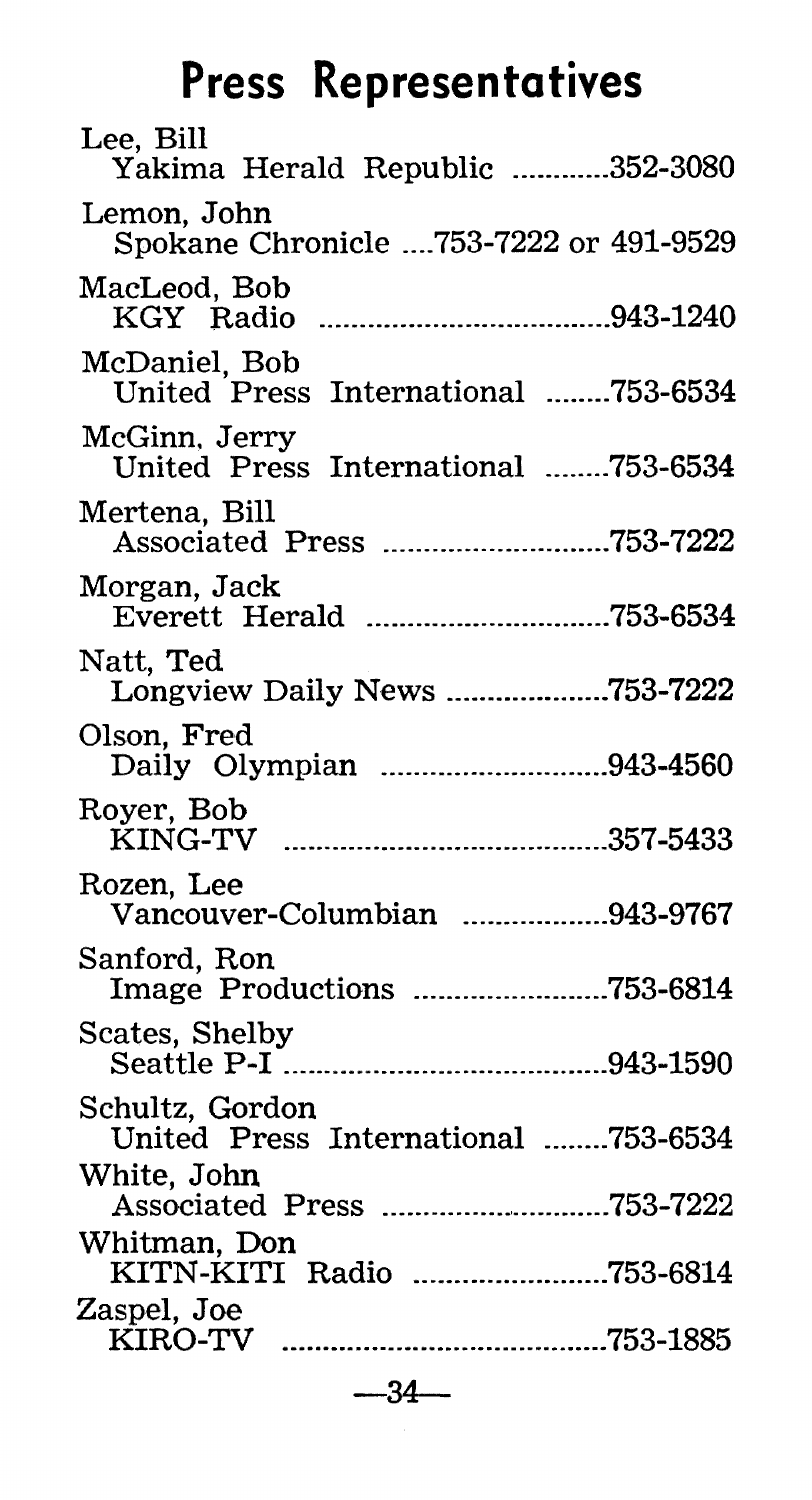### **U. S. Mail Information**

**U.S. Post Office-Federal Building** 

900 S. Jefferson - 943-7200 Ext. 381

### **Business Hours**

Weekdays: 8:00 A.M. to 5:30 P.M. Closed Saturdays, Sundays and Holidays

Campus Mail Pick Up in Distribution Center 10:00 A.M. & 3:00P.M.

### **Mails Close**

NOTE: Regular mail should be in the Olympia Post Office one hour before these times for best service. Large mailings should be in Olympia Post Office by Noon.

- To Seattle: 10:30 A.M.; 1:05 P.M.; 4:45 P.M.; 8:45 P.M.; 9:30 P.M.
- To Portland: 12:25 A.M.; 3:55 P.M.; 7:30 P.M.; 9:15P.M.
- To Tacoma: Same as Seattle
- To Spokane: 1:05 P.M.; 5:45 P.M.; 8:45 P.M.; 8:55 P.M.
- To Grays Harbor: 3:25 A.M.; 6:10 A.M.; 11:50A.M.

### **Mails Arrive**

- From Seattle: 12:35 A.M.; 4:15A.M.; 10:45 A.M.; 7:25P.M.; 10:30 P.M.
- From Portland: 2:30 A.M.; 4:00 A.M.
- From Spokane: Same as Seattle

### **Air Mail**

- All Air Mail Departures from Seattle Airport
- Closing Times: 12:25 A.M.; 1:05 P.M.; 3:55 P.M.; 5:45 P.M.; 8:30 P.M.; 8:55 P.M.